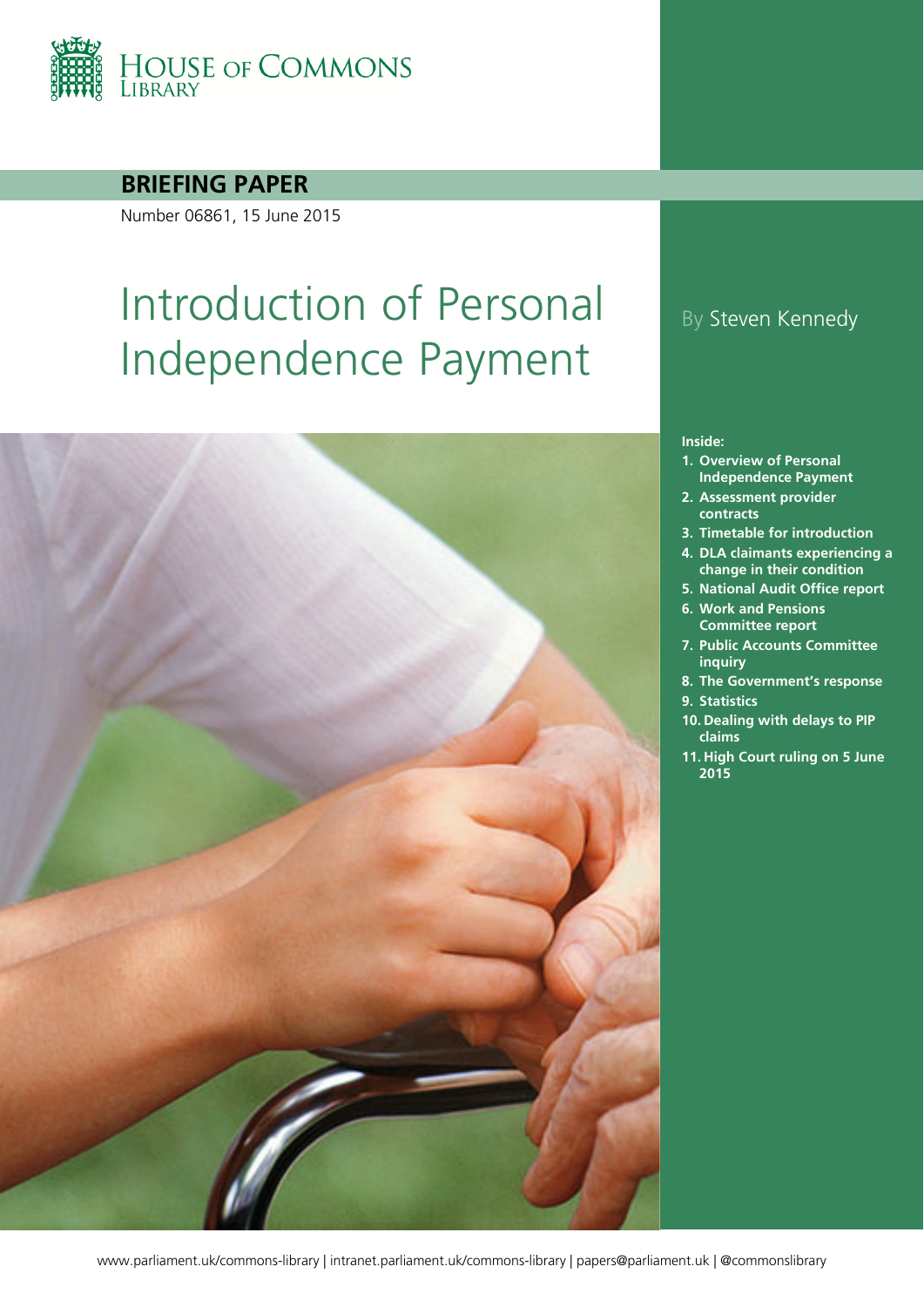### **Contents**

|                         | <b>Summary</b>                                                                      | 3                    |
|-------------------------|-------------------------------------------------------------------------------------|----------------------|
| 1.                      | <b>Overview of Personal Independence Payment</b>                                    | 5                    |
| 2.                      | <b>Assessment provider contracts</b>                                                | 7                    |
| 3.<br>3.1               | <b>Timetable for introduction</b><br>Changes announced in October 2013              | 8<br>8               |
| 4.                      | DLA claimants experiencing a change in their condition                              | 10                   |
| 5.                      | <b>National Audit Office report</b>                                                 | $12 \,$              |
| 6.                      | <b>Work and Pensions Committee report</b>                                           | 14                   |
| 7.<br>7.1               | <b>Public Accounts Committee inquiry</b><br>The Committee's report                  | 17<br>18             |
| 8.<br>8.1<br>8.2        | The Government's response<br>Targets for waiting times<br>Detailed list of measures | 21<br>22<br>23       |
| 9.<br>9.1<br>9.2<br>9.3 | <b>Statistics</b><br>Claims and outcomes<br>Waiting times<br>Caseload               | 26<br>26<br>28<br>29 |
| 10.                     | Dealing with delays to PIP claims                                                   | 30                   |
| 11.                     | <b>High Court ruling on 5 June 2015</b>                                             | 32                   |

Contributing Authors: Rod McInnes, Social and General Statistics Section, section 9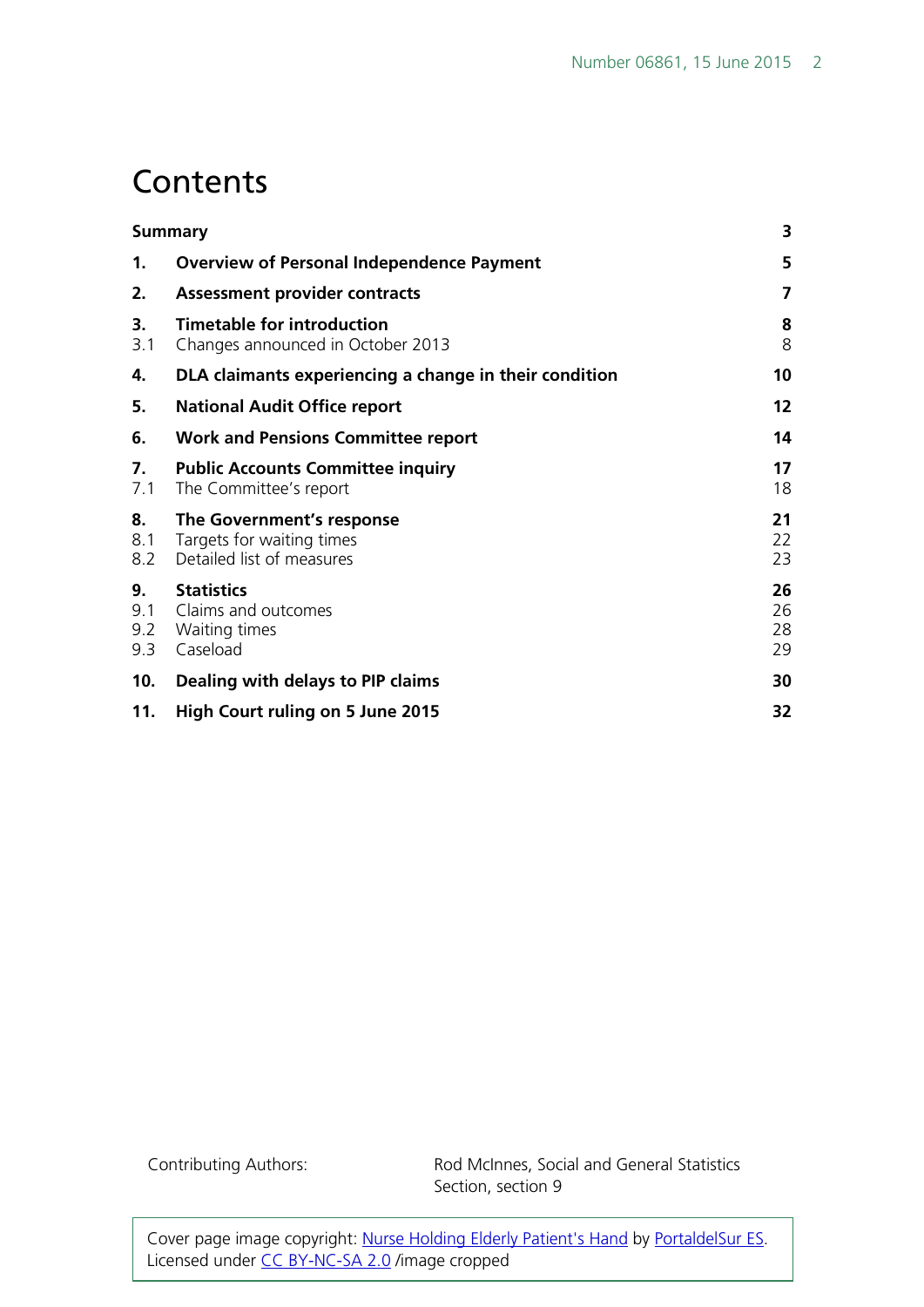## <span id="page-2-0"></span>Summary

Personal Independence Payment (PIP) is replacing Disability Living Allowance for people of working age. PIP is non-means-tested and is intended to help with the extra costs arising from ill health or disability. It has two components: a mobility component, based on an individual's ability to get around; and a "daily living" component, based on ability to carry out other key activities necessary to be able to participate in daily life. Each component has two rates.

When fully introduced, it is expected that around 600,000 fewer people will receive PIP than would have got DLA, and expenditure will be £2.5 billion a year lower than it would otherwise have been.

Entitlement to PIP is determined by a "new, fairer, objective assessment of individual need." Atos Healthcare holds the contracts for undertaking assessments in Northern England and Scotland; and in London and Southern England. Capita Business Services Ltd holds the contracts covering Wales and Central England; and Northern Ireland. These are separate from the DWP Medical Services contract, now held by Maximus.

The timetable for introducing PIP has been revised twice. In December 2012 DWP announced that PIP would be introduced for new claims from April 2013 as previously announced, but for most existing DLA claimants reassessment would not begin until October 2015. Reassessment of DLA claimants with fixed-term awards, or reporting changes in circumstances, was to have started nationally in October 2013, but from that month it commenced in certain areas only. Reassessment is gradually being extended to further postcode areas. The Government said that a more "controlled approach" to the introduction of PIP would enable it to learn lessons from the "living running" of the new benefit.

In a report in February 2014, the National Audit Office said that "poor early operational performance" had led to "long uncertain delays" for PIP claimants. The Department had failed to allow sufficient time to test the new system, and unexpected delays in the assessment process had led to a large backlog of claims. NAO recommended that the DWP set out a clear plan for informing claimants about the likely delays they would experience, while plans to improve performance took effect.

Both the Work and Pensions Committee and the Public Accounts Committee described the level of service to PIP claimants and the length of time people are having to wait for decisions on PIP claims as unacceptable. In June 2014 the then Chair of the Public Accounts Committee, Margaret Hodge, said the implementation of PIP had been "nothing short of a fiasco." The Government acknowledged that the situation was not satisfactory and said it was "working collaboratively" with the assessment providers to improve performance and reduce the backlog of claims.

The last Government said that, as a result of actions it was taking, by autumn 2014 no PIP claimant would have to wait more than six months and by the end of 2014 no one would be waiting more than 16 weeks. However, this commitment relates to how long a person has to wait for an assessment once they have returned the completed form, not the overall end-to-end journey from initial contact with the Department to the decision on their claim.

Statistics released by DWP in May 2015 show that, for new PIP claims (excluding those under the special rules for terminally-ill people) "cleared" in March 2015, the average time from registration of the claim to a decision was 15 weeks (down from a peak of 41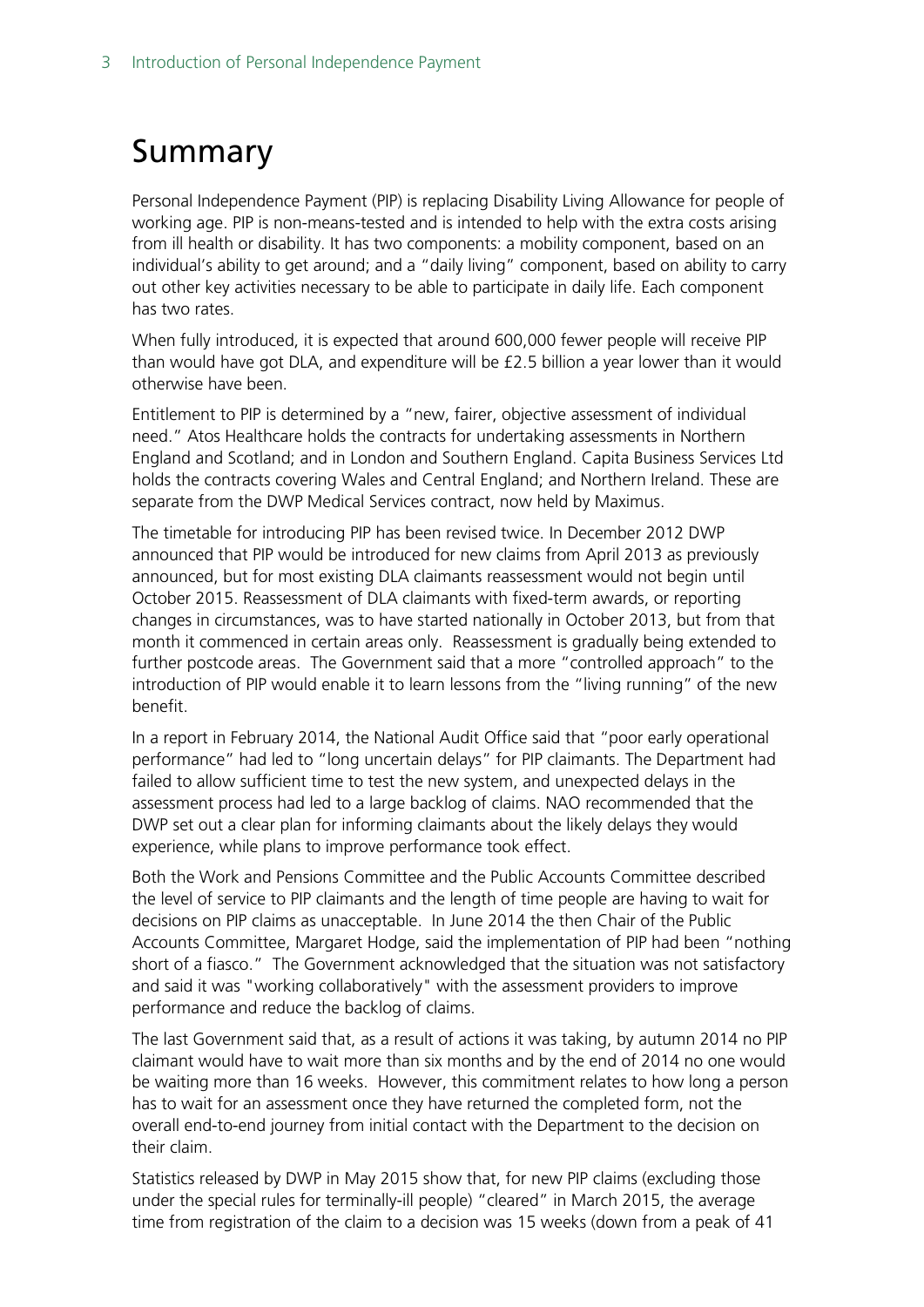weeks in July 2014), and 11 weeks from referral to the assessment provider to a decision. For DLA reassessments, the average interval from registration to decision was 11 weeks (down from 32 weeks in August and September 2014), and 6 weeks from referral to the assessment provider to the decision. The next statistical release is expected on 17 June.

On 5 June the High Court ruled that the length of time two claimants had had to wait for a decision on their PIP claims was unacceptable and unlawful, but did not breach their human rights. The Government is considering the terms of the judgment.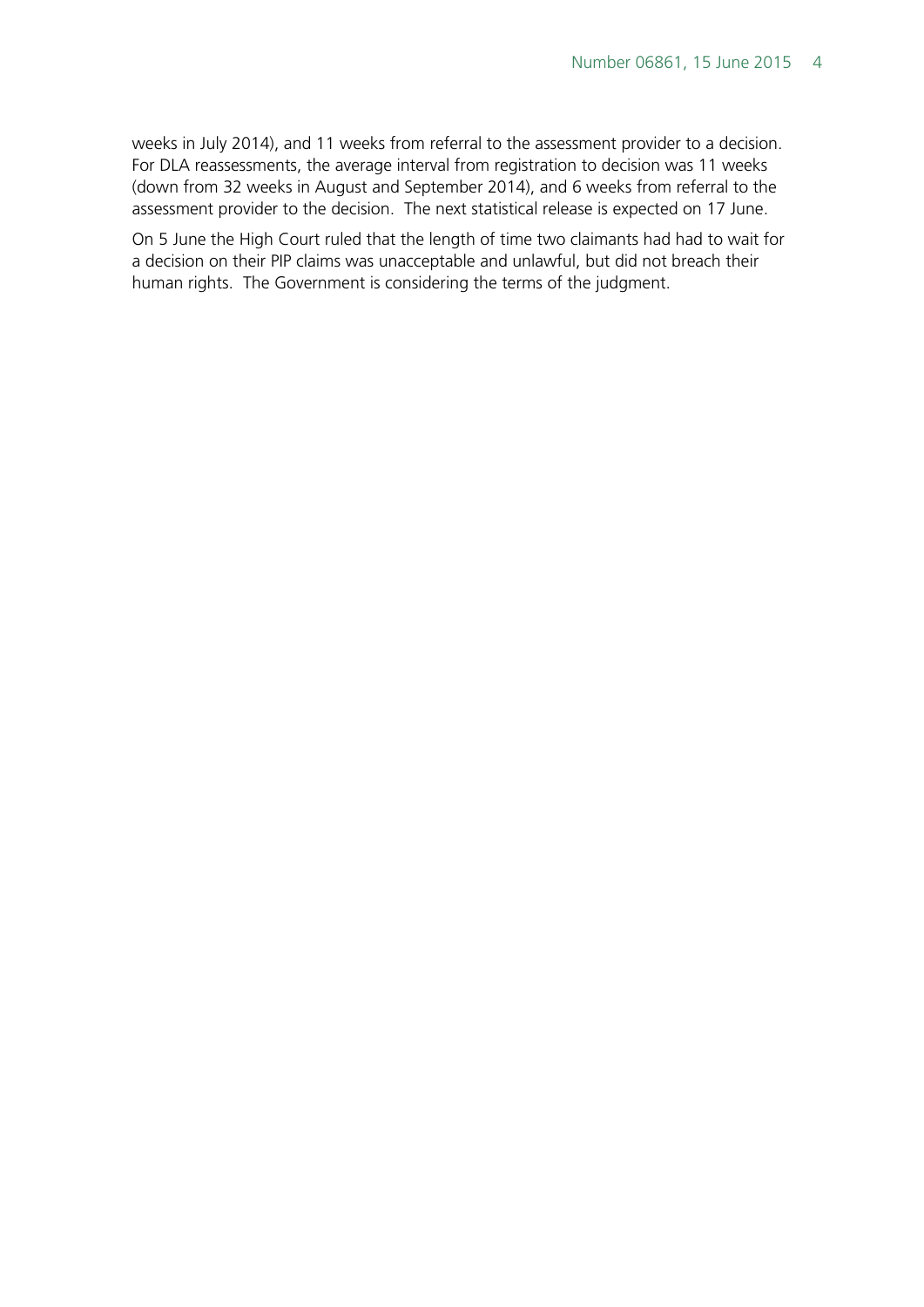## <span id="page-4-0"></span>1. Overview of Personal Independence Payment

Personal Independence Payment (PIP) is replacing Disability Living Allowance for people of working age. Part 4 of the *Welfare Reform Act 2012* provides the framework for PIP, but the detailed rules for the new benefit are set out in regulations.

#### **Box 1: Personal Independence Payment key features**

- non-means-tested, non-taxable benefit payable whether in or out of work, to help with the extra costs arising from ill health or disability
- It replaces Disability Living Allowance (DLA) for people of working age (16-64). People aged 65 or over on 8 April 2013 can continue to get DLA
- consists of two components a mobility component, based on an individual's ability to get around; and a "daily living" component, based on their ability to carry out other key activities necessary to be able to participate in daily life – each paid at two rates ("standard" or "enhanced")
- weekly rates from April 2015: standard mobility £21.80, enhanced mobility £57.45; standard daily living £55.10, enhanced daily living £82.30
- no automatic entitlement for people with particular conditions (although the existing DLA rules for people with a terminal illness will be carried over to the new benefit)
- entitlement determined by a "new, fairer, objective assessment of individual need" to ensure support is "targeted on those individuals whose health condition or impairment has the greatest impact on their day-to-day lives"
- Advice from an "independent healthcare professional" integral to the assessment process. In most cases, this will involve a face-to-face meeting with the claimant
- all PIP awards to be subject to periodic review
- fewer will receive PIP than would have received DLA by 2018, it is estimated that around 607,000 fewer people will receive PIP than would have got DLA and expenditure will be £2.5 billion a year lower than it would otherwise have been the case under DLA

In addition to saving money, the 2010 Government believed that Personal Independence Payment would have certain advantages over Disability Living Allowance:

- It would target support more closely on those most in need of support
- It would be more responsive as claimants' circumstances change
- It would be based on a fairer, more transparent and consistent assessment of need
- It would be easier for claimants, DWP staff and disability organisations to understand<sup>[1](#page-4-1)</sup>

The Department for Work and Pensions is responsible for handling claims for PIP and making decisions on entitlement to benefit. Contracted assessment providers are however a key element in the claims process. The application form and any accompanying evidence submitted by the claimant are forwarded the assessment provider, who decides whether a face to face consultation is necessary. The

<span id="page-4-1"></span><sup>1</sup> National Audit Office, [Personal Independence Payment: early progress,](http://www.nao.org.uk/report/personal-independence-payments-pip/) HC 1070 2013-14, 27 February 2014, para1.5 -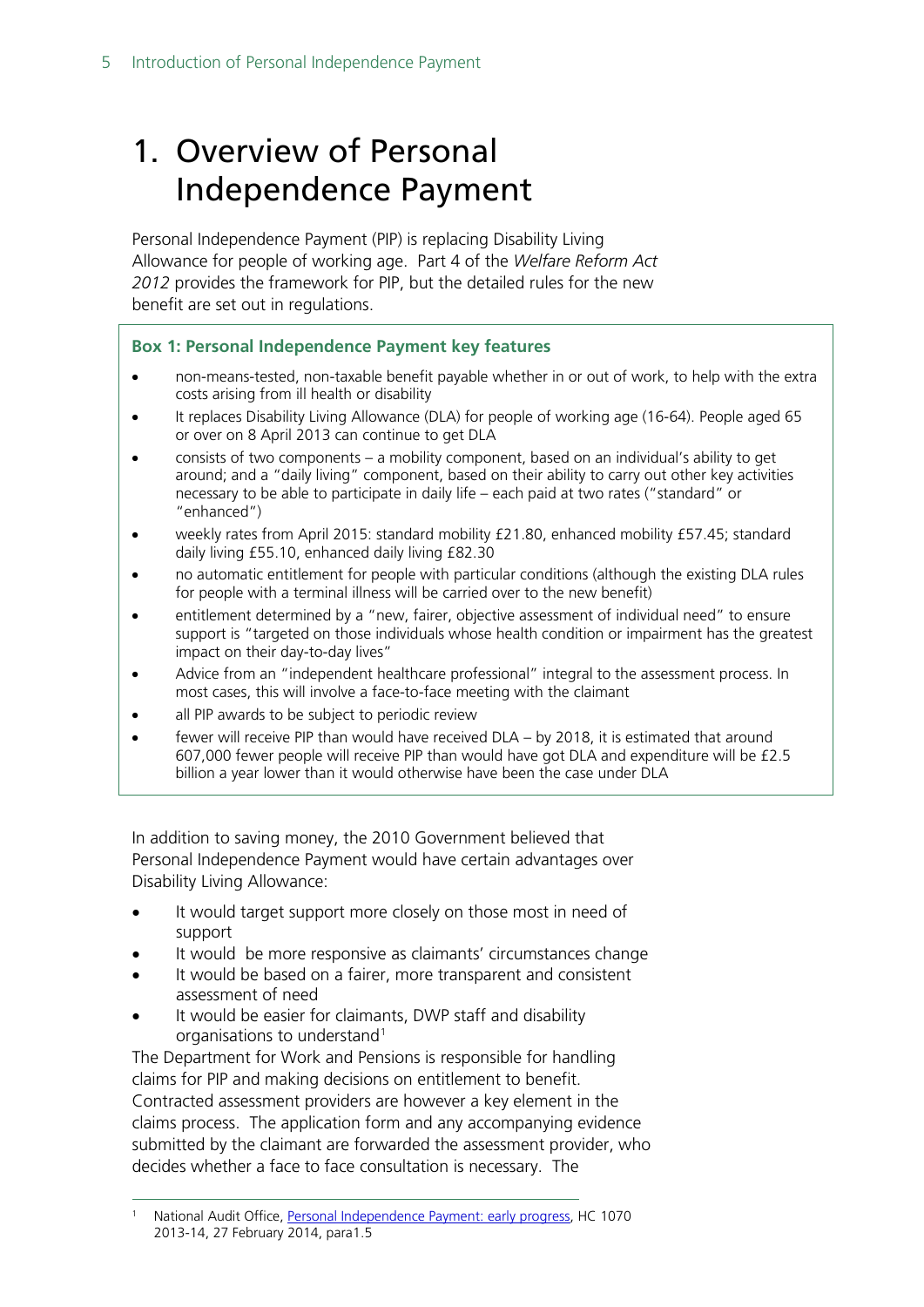Government's initial expectation was that around a quarter of PIP claims could be decided on the basis of the completed form and evidence submitted, without the person having to attend a face to face assessment.<sup>[2](#page-5-0)</sup>

The following figure, from the February 2014 National Audit Office report *Personal Independence Payment: early progress*, sets out the DWP's initial assumptions about how long each stage in the PIP claims process would take.<sup>[3](#page-5-1)</sup> As it indicates, there is a more streamlined process for terminally ill claimants.[4](#page-5-2)

#### Figure 3

#### Personal Independence Payment claims process

#### The process relies on contracted assessment providers and claimants

| New claims process                                | <b>Description</b>                                                                                                                | <b>Expected timing</b>                |                       |  |  |
|---------------------------------------------------|-----------------------------------------------------------------------------------------------------------------------------------|---------------------------------------|-----------------------|--|--|
|                                                   |                                                                                                                                   | Non-terminally ill                    | <b>Terminally ill</b> |  |  |
|                                                   | Claimant calls Department to start claim                                                                                          | Day 1                                 | Day 1                 |  |  |
| <b>Claims started</b>                             | Department takes preliminary details of claim by phone                                                                            | Day 1                                 | Day 1                 |  |  |
| <b>Evidence gathering</b>                         | Department sends evidence gathering form to non-terminally ill<br>claimants or acknowledgement letter to terminally ill claimants | Day 1                                 | Day 1                 |  |  |
| forms returned                                    | Department receives completed form and medical evidence                                                                           | <b>Day 22</b>                         | n/a                   |  |  |
| <b>Claims passed</b><br>to assessment<br>provider | Department passes form and evidence to assessment provider                                                                        | <b>Day 22</b>                         | Day 1                 |  |  |
| <b>Assessments</b>                                | Assessment provider decides if a face-to-face consultation or<br>paper-based assessment is appropriate                            | Day 24                                | Dav <sub>1</sub>      |  |  |
| completed                                         | Assessment provider completes assessment and returns claim                                                                        | Day 64                                | Day 3                 |  |  |
|                                                   | Department decides claim and sends decision letter                                                                                | Day 74                                | Day 10                |  |  |
| <b>Decisions made</b>                             | Department calls claimant to explain disallowance (if relevant)                                                                   | Day 74                                | Day 10                |  |  |
|                                                   | Claimant requests reconsideration of decision from Department                                                                     | n/a                                   | n/a                   |  |  |
| <b>Reconsiderations</b><br>requested              | Department completes reconsideration                                                                                              | No time limit for completion          |                       |  |  |
|                                                   | Claimant lodges appeal with HM Courts & Tribunals Service                                                                         | n/a                                   | n/a                   |  |  |
| <b>Appeals submitted</b>                          | HM Courts & Tribunals Service decides appeal                                                                                      | 16 weeks to hear appeal once received |                       |  |  |

#### **Notes**

- 1 Planned timings are measured in calendar days.
- 2 Planned timings show the Department's initial assumptions about how long Personal Independence Payment claims take to process. At this stage, assumptions were estimates with the acceptance that volume and process timings could differ. The Department revised these assumptions, which remain indicative, in September and October 2013 and is continuing to review them over time.
- 3 Planned timings for evidence gathering forms being returned and decisions made include the time taken to scan completed claimant questionnaires, additional evidence provided by claimants and assessment provider reports.
- 4 Claimants can return the evidence gathering form at any point up to Day 40. Claimants have one calendar month to request a reconsideration if they are unhappy with the Department's initial decision. The Department has not introduced a time limit for completing a reconsideration. Claimants have one calendar month from the date of the reconsideration to submit an appeal with HM Courts & Tribunals Service.

Source: National Audit Office analysis of departmental data and process walk-throughs

<span id="page-5-0"></span><sup>2</sup> HC 916 2012-13, Q14  $\overline{a}$ 

<span id="page-5-1"></span><sup>3</sup> HC 1070 2013-14, 27 February 2014

<span id="page-5-2"></span><sup>&</sup>lt;sup>4</sup> For the purposes of the special rules, a person is terminally ill if they suffer from a progressive disease and as a consequence their death can reasonably be expected within six months (section 82(4) *Welfare Reform Act 2012*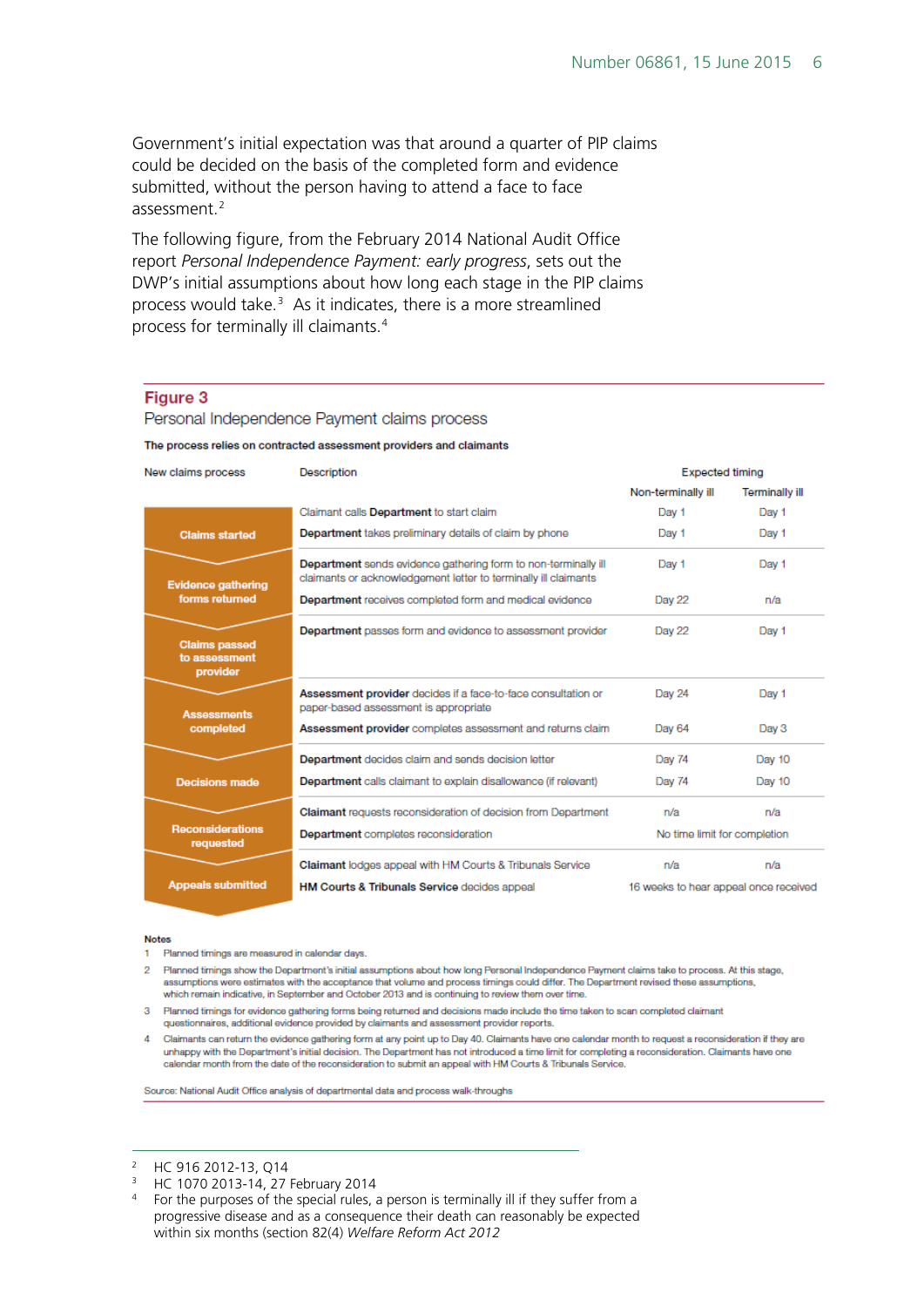## <span id="page-6-0"></span>2. Assessment provider contracts

Assessments for Personal Independence Payment are carried out by assessment providers. There are four separate contracts, covering different geographical areas ("Lots"). The three contracts for Great Britain were awardee in August 2012, and the fourth contract – for Northern Ireland – was awarded in November 2012.<sup>[5](#page-6-1)</sup> The contract holders are:<sup>[6](#page-6-2)</sup>

### **Lot 1 - North West England/North East England/Scotland/Isle of Man**

• Atos Healthcare

### **Lot 2 - Central England/Wales**

• Capita Business Services Ltd

### **Lot 3 - London/Southern England**

• Atos Healthcare

#### **Lot 4 - Northern Ireland**

• Capita Business Services Ltd

The areas covered by Capita account for 23% of assessments in Great Britain.<sup>[7](#page-6-3)</sup> The total value of the contracts held by Atos in Great Britain (Lots 1 and 3) is around £390 million, while Lot 2 (held by Capita) is worth £122 million.<sup>[8](#page-6-4)</sup>

These are separate from the DWP Medical Services contract, and were unaffected by the "early exit" of Atos Healthcare from that contract.<sup>[9](#page-6-5)</sup>

Atos and Capita have taken slightly different approaches to assessments. Atos subcontracts assessments to 14 smaller organisations, who undertake most assessments at assessment centres. Atos retains responsibility for administration and quality assurance, however. Capita has adopted a more "in-house" approach, directly employing health professionals. Capita aims to assess 60% of claimants in their own homes, but claimants also have the option of an appointment at an assessment centre.<sup>[10](#page-6-6)</sup>

<span id="page-6-4"></span><sup>8</sup> HC Deb 21 January 2014 c166w

<span id="page-6-1"></span><sup>&</sup>lt;sup>5</sup> PIP has not yet been introduced in Northern Ireland. A [Welfare Reform Bill](http://www.niassembly.gov.uk/assembly-business/legislation/primary-legislation-current-bills/welfare-reform-bill/) – which would have made equivalent provision in Northern Ireland to the Welfare Reform Act 2010 in Great Britain – failed to pass its Final Sage in the Northern Ireland Assembly on 26 May 2015  $\overline{a}$ 

<span id="page-6-2"></span><sup>6</sup> DWP, [Health and Disability Assessment Services Framework](https://www.gov.uk/government/uploads/system/uploads/attachment_data/file/261977/health-and_disability-assessment-services-framework.pdf)

<span id="page-6-3"></span><sup>&</sup>lt;sup>7</sup> NAO, [Personal Independence Payment: early progress,](http://www.nao.org.uk/report/personal-independence-payments-pip/) HC 1070 2013-14, 27 February 2014, para1.10

<span id="page-6-5"></span><sup>&</sup>lt;sup>9</sup> HC Deb 27 March 2014 cc56-58WMS. The new Medical Services contractor – Maximus – took over from Atos on 1 March 2015

<span id="page-6-6"></span><sup>&</sup>lt;sup>10</sup> NAO, [Personal Independence Payment: early progress,](http://www.nao.org.uk/report/personal-independence-payments-pip/) HC 1070 2013-14, 27 February 2014, para1.11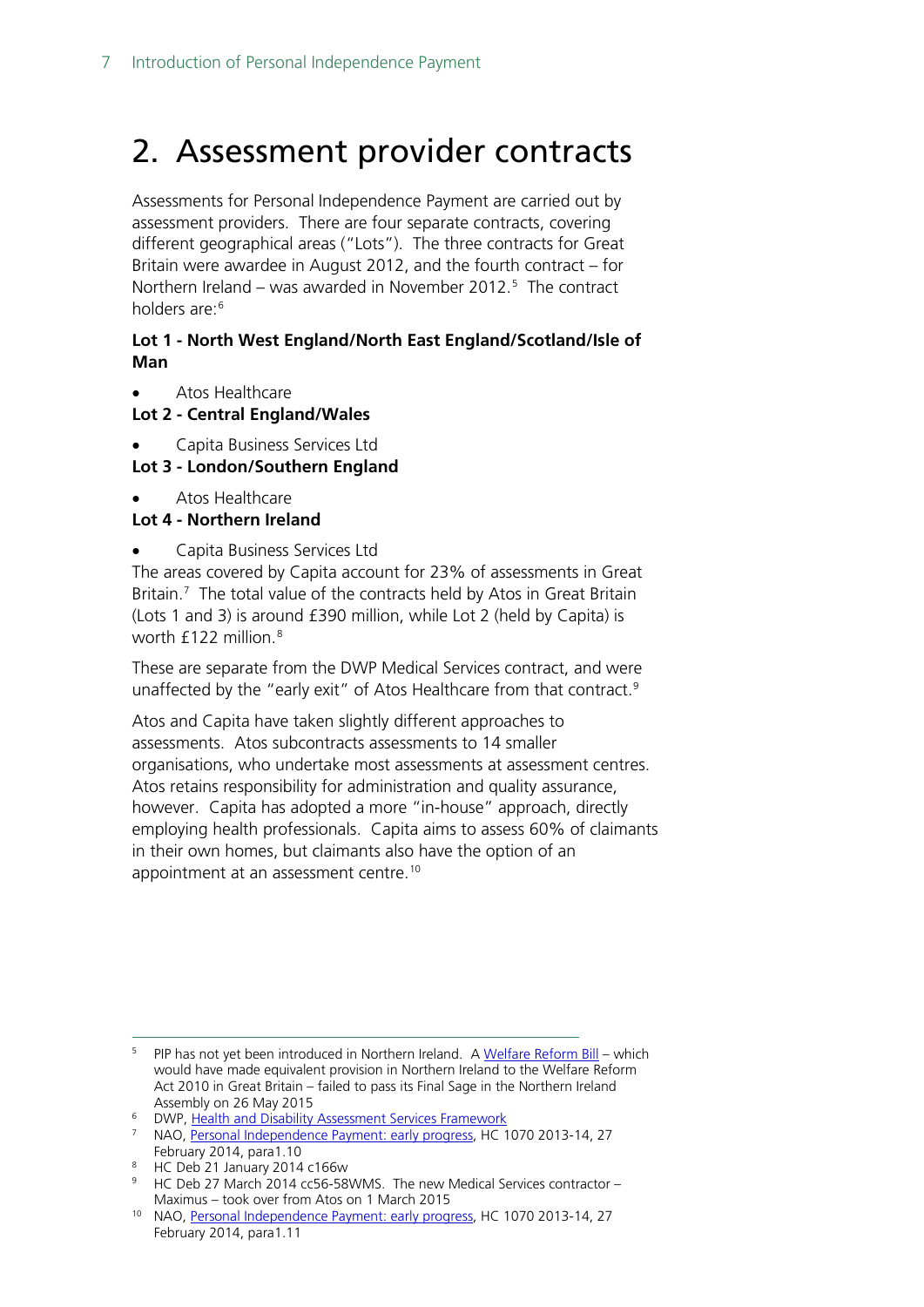## <span id="page-7-0"></span>3. Timetable for introduction

The Government originally proposed to introduce PIP for new claims starting from April 2013 (initially in certain parts of North West and North East England), with reassessment of existing working-age DLA claimants to start from October 2013. By spring 2016, all working-age DLA claimants would have been contacted about reassessment.

However, in December 2012 the Government announced a "significantly slower migration profile" to PIP. PIP would be introduced for new claims from April 2013 as previously announced, but the main reassessment programme would not start until October 2015. The revised plan comprised:

### **From April 2013**

New claims for PIP taken in a "controlled start area" covering selected postcodes in North West and North East England.

### **From June 2013**

New claims taken across Great Britain

### **From October 2013**

The following DLA claimants would be "invited" to claim PIP:

- Children turning 16 (except those awarded DLA under the special rules for terminal illness) when their existing fixed term award was coming to an end;
- People experiencing a change in their health condition or disability that would affect their rate of payment;
- Those with a fixed term award about to end; and
- "Self-selectors" existing DLA claimants wishing to claim PIP This stage was referred to as "natural reassessment."

### **From October 2015**

-

All remaining DLA claimants would be invited to claim DLA. This final "managed reassessment" stage was expected to be completed by October 2018.[11](#page-7-2)

The DWP expects to receive 3.6 million claims for PIP between April 2013 and December 2017, comprising 1.9 million new claims (around 30,000 a month) and 1.7 million claims from existing DLA claimants.[12](#page-7-3)

### <span id="page-7-1"></span>3.1 Changes announced in October 2013

New claims for PIP were taken on the controlled start area from April 2013, and nationally from June 2013, as planned.

The reassessment of existing DLA claimants for PIP was to have commenced in October 2013, but on 21 October the Government announced that, in light of the experience with the new benefit to date,

<span id="page-7-2"></span><sup>&</sup>lt;sup>11</sup> For further details see part 7 of Library briefing SN06538, Draft Social Security [\(Personal Independence Payment\) Regulations 2013,](http://www.parliament.uk/briefing-papers/SN06538/draft-social-security-personal-independence-payment-regulations-2013) 28 January 2013

<span id="page-7-3"></span><sup>&</sup>lt;sup>12</sup> NAO, [Personal Independence Payment:](http://www.nao.org.uk/report/personal-independence-payments-pip/) early progress, HC 1070 2013-14, 27 February 2014, para1.3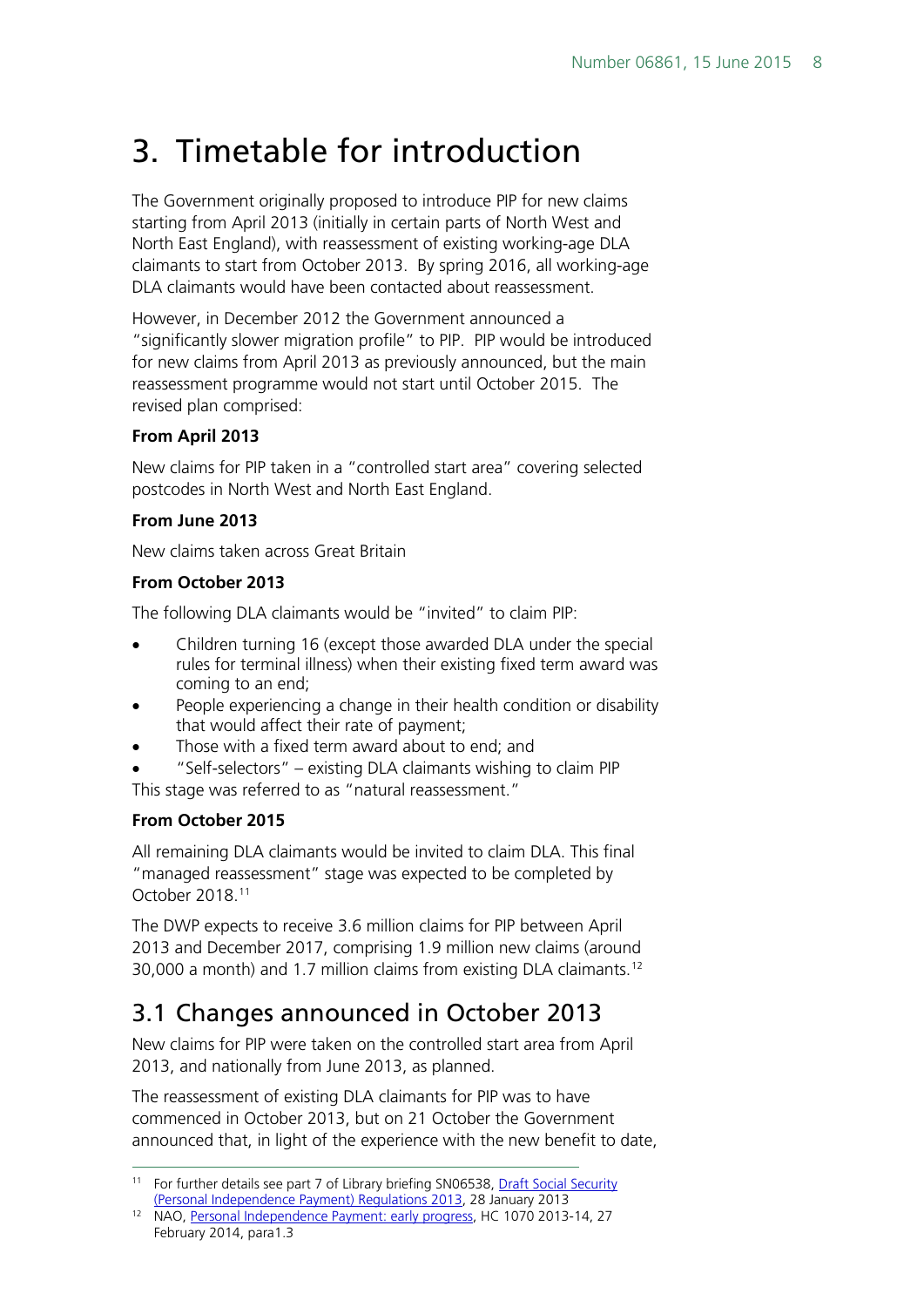the Government intended to take a more "phased start" to reassessments. It said that a more "controlled approach" to introducing the benefit would enable it to "learn lessons from live running", and to consider the findings of the first independent review of PIP in 2014.[13](#page-8-0)

The revised [Timetable for PIP replacing DLA](https://www.gov.uk/government/publications/timetable-for-pip-replacing-dla) (last updated April 2015) is available at GOV.UK. **From 28 October 2013**, reassessment of some existing DLA claimants started in Wales, East Midlands, West Midlands and East Anglia (i.e. the areas there assessments are carried out by Capita). Those to be reassessed were:

- Claimants with fixed period DLA awards ending on or after 17 March 2014 (reassessment activity starts approximately 20 weeks before existing DLA awards end);
- young people turning 16;
- those where there is a report of a change in the DLA claimant's health condition or disability; and
- existing DLA claimants aged 16-64 wishing to make a PIP claim.

From January 2014 reassessment of the above groups commenced in parts of southern Scotland, and subsequent expansions were announced up to July 2015.

The current DWP [PIP postcode map](https://www.gov.uk/government/publications/pip-postcode-map-uk)<sup>[14](#page-8-1)</sup> indicating the dates at which reassessment activity was scheduled to begin in each part of Great Britain is in the annex too this briefing.

As regards the timetable for "managed reassessment", the note states: **From October 2015**

All the remaining claimants in receipt of a DLA award will be invited to make a claim for PIP. DWP will randomly select DLA claimants in receipt of an indefinite award or a fixed term award, and notify them about what they need to do to claim PIP. DWP will invite claims as early as possible from recipients who have turned 65 after 8 April 2013, when PIP was first introduced.

#### **By late 2017**

All existing DLA claimants (aged 16 to 64 on 8 April 2013) will have been invited to claim PIP.

The note also gives information on the reassessment timetable by age of DLA claimant.

-

<span id="page-8-0"></span><sup>13</sup> HC Deb 21 October 2013 :c8WMS

<span id="page-8-1"></span><sup>14</sup> Last updated 13 April 2015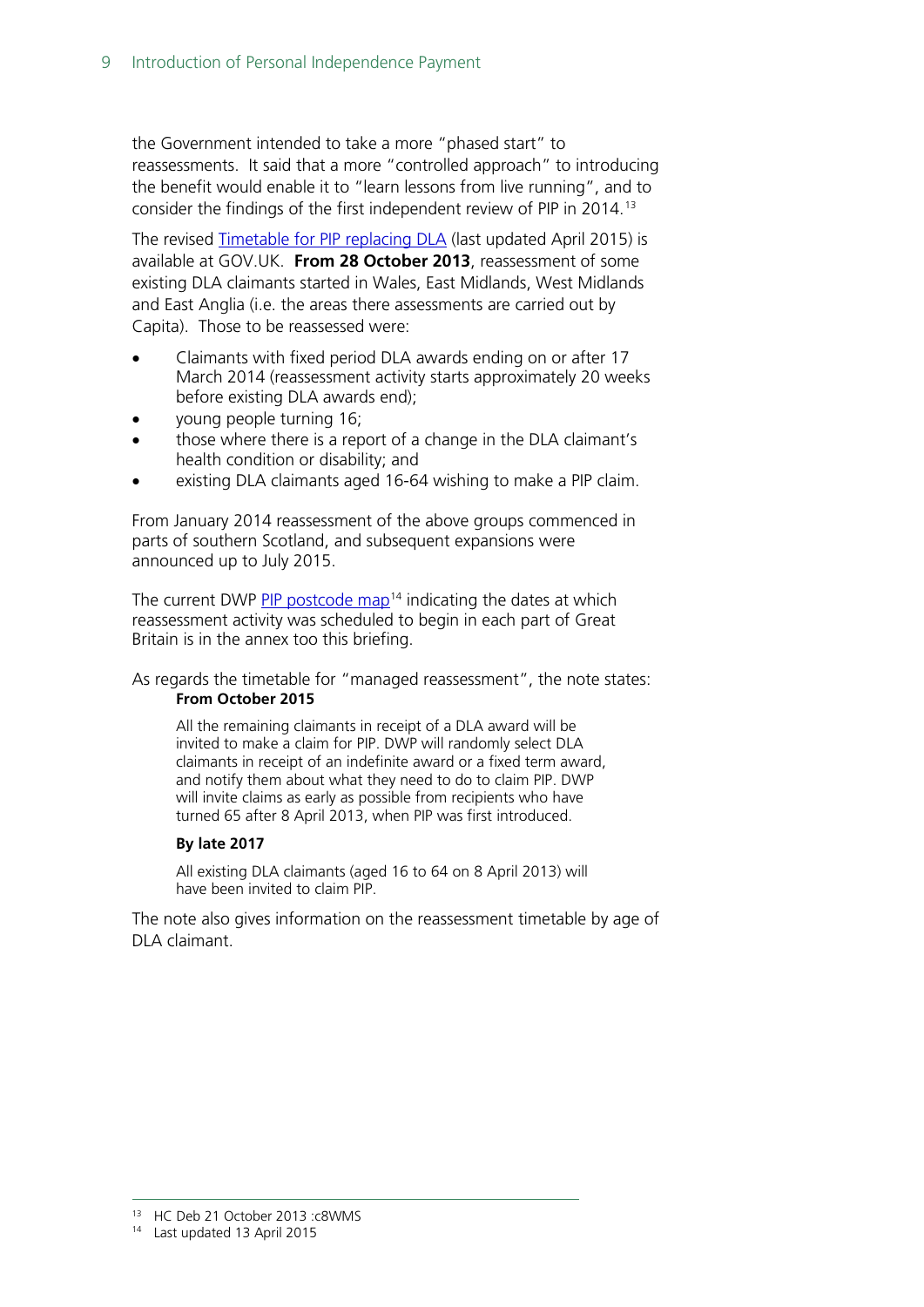### <span id="page-9-0"></span>4. DLA claimants experiencing a change in their condition

Welfare rights organisations have flagged up a particular concern about the rules which apply when a person currently in receipt of DLA is reassessed for PIP following a notification to DWP that their disability needs have changed. The problem affects people in receipt of DLA whose condition changes such that they are eligible for Personal Independence Payment at a higher rate than their existing award. Whereas under the previous DLA rules, they could have had the higher award backdated to the point at which they notified DWP of the change, where the notification triggers a reassessment for PIP, the **new award only applies from 28 days after the date of the PIP decision**. This can mean that some people lose out on a significant amount of money, especially if there are delays in processing PIP claims.

The relevant provisions are in the [Personal Independence Payment](http://www.legislation.gov.uk/uksi/2013/387/contents)  [\(Transitional Provisions\) Regulations 2013 \(SI 2013/387\).](http://www.legislation.gov.uk/uksi/2013/387/contents) The regulations provide that where a person entitled to DLA notifies DWP of a change of circumstances and they are in one of the reassessment postcode districts (see the Annex to this briefing) they are "invited" to claim PIP and the notification cannot be treated as a "supersession" of their DLA award. Until such time as the decision is made on the PIP claim, the DLA award continues to be paid at the existing rate. The new award of PIP only takes effect 28 days after the PIP decision.<sup>[15](#page-9-1)</sup>

In its submission to the first independent review of the PIP assessment, the National Association of Welfare Rights Advisers (NAWRA) commented:

We understand that the policy intention behind a 4 week run on of DLA was to protect those people who would lose out by receiving a lower or no award of PIP following their "natural assessment".

However NAWRA members have dealt cases where those who have received a higher award of PIP have lost out significantly. Many of these cases have been terminally ill claimants. Due to long delays in the process claimants are not just losing out on the 4 week increase they are losing out in most cases on at least 6 months increase as PIP is only paid 4 weeks after the date of the decision. This also has a knock on effect on means tested benefit such as Income Support and Housing Benefit.

In an area undergoing "natural assessment" claimants and advisers are faced with the perverse situation where two people may have a change of circumstances and one received an increase from the date they report it as they are in a non "natural assessment" area and the other does not receive any arrears as they are within a "natural assessment".

<span id="page-9-1"></span>It seems then that any limited transitional protection afforded to PIP "losers" from the 4 weeks seems then to be financed by a tax on the "winners" and in many cases the terminally ill.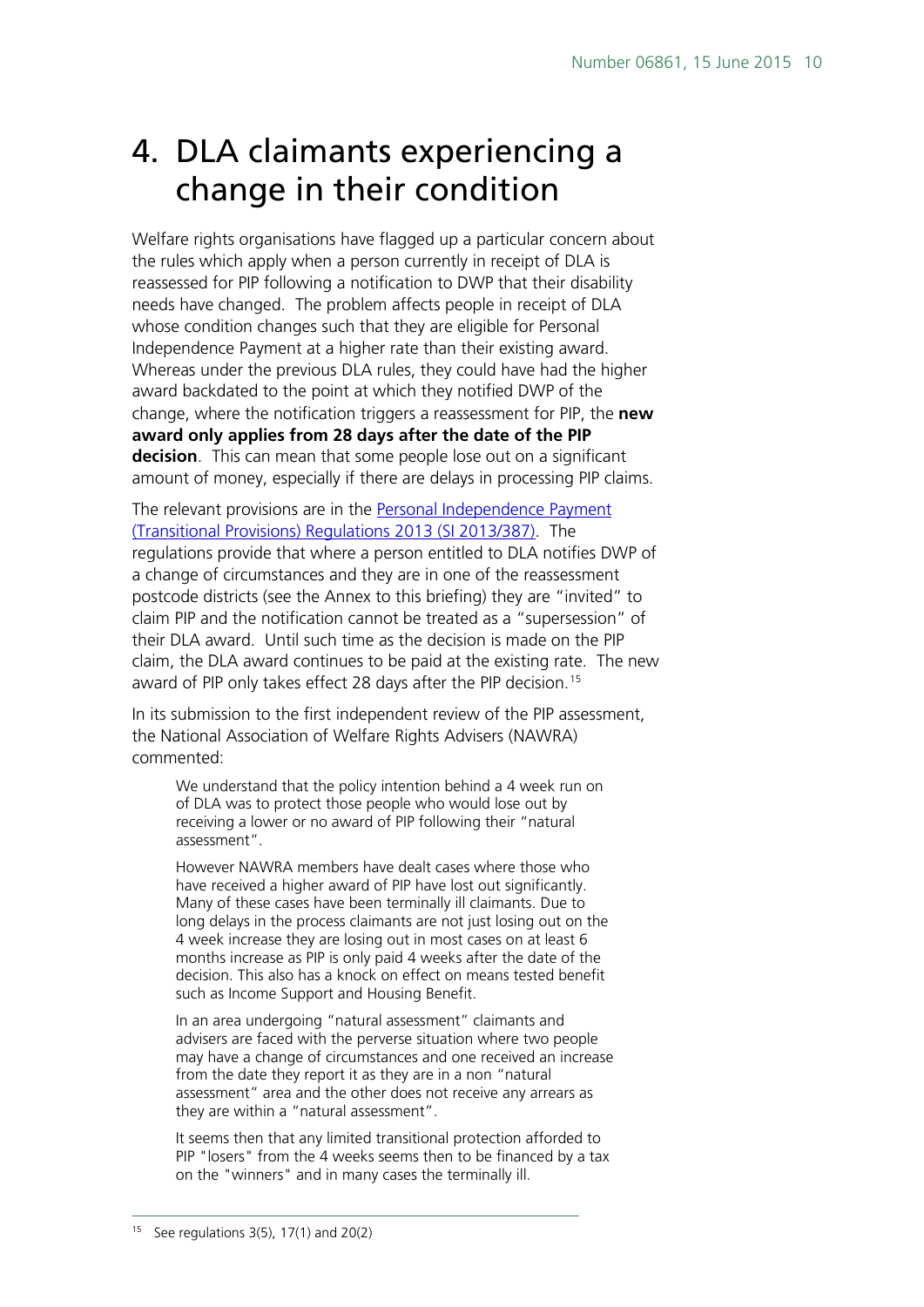NAWRA are sure that it cannot be the intention to penalise severely disabled people and those with at terminal illness in this way. We would welcome any review in to this particular provision within the regulations.<sup>[16](#page-10-0)</sup>

The issue was also touched upon in the Work and Pensions Committee's one-off evidence session with the Ministers on 10 September 2014,<sup>[17](#page-10-1)</sup> but was not addressed in detail either then or in the Minister's subsequent letter to the Chair.<sup>18</sup>

<span id="page-10-0"></span><sup>&</sup>lt;sup>16</sup> Personal Independence Payment – Independent Review: A Call for Evidence: NAWRA [Response,](http://www.nawra.org.uk/wordpress/wordpress/wp-content/uploads/2012/03/PIP-NAWRA-response-Sept-2014.pdf) August 2014  $\overline{a}$ 

<span id="page-10-1"></span><sup>17</sup> HC 644 2014-15, 10 September 2014. See QQ52-54

<span id="page-10-2"></span><sup>&</sup>lt;sup>18</sup> [Letter from the Minister for Disabled People to Dame Anne Begg,](http://data.parliament.uk/writtenevidence/committeeevidence.svc/evidencedocument/work-and-pensions-committee/progress-with-personal-independence-payment-implementation/written/13403.html) 11 September 2014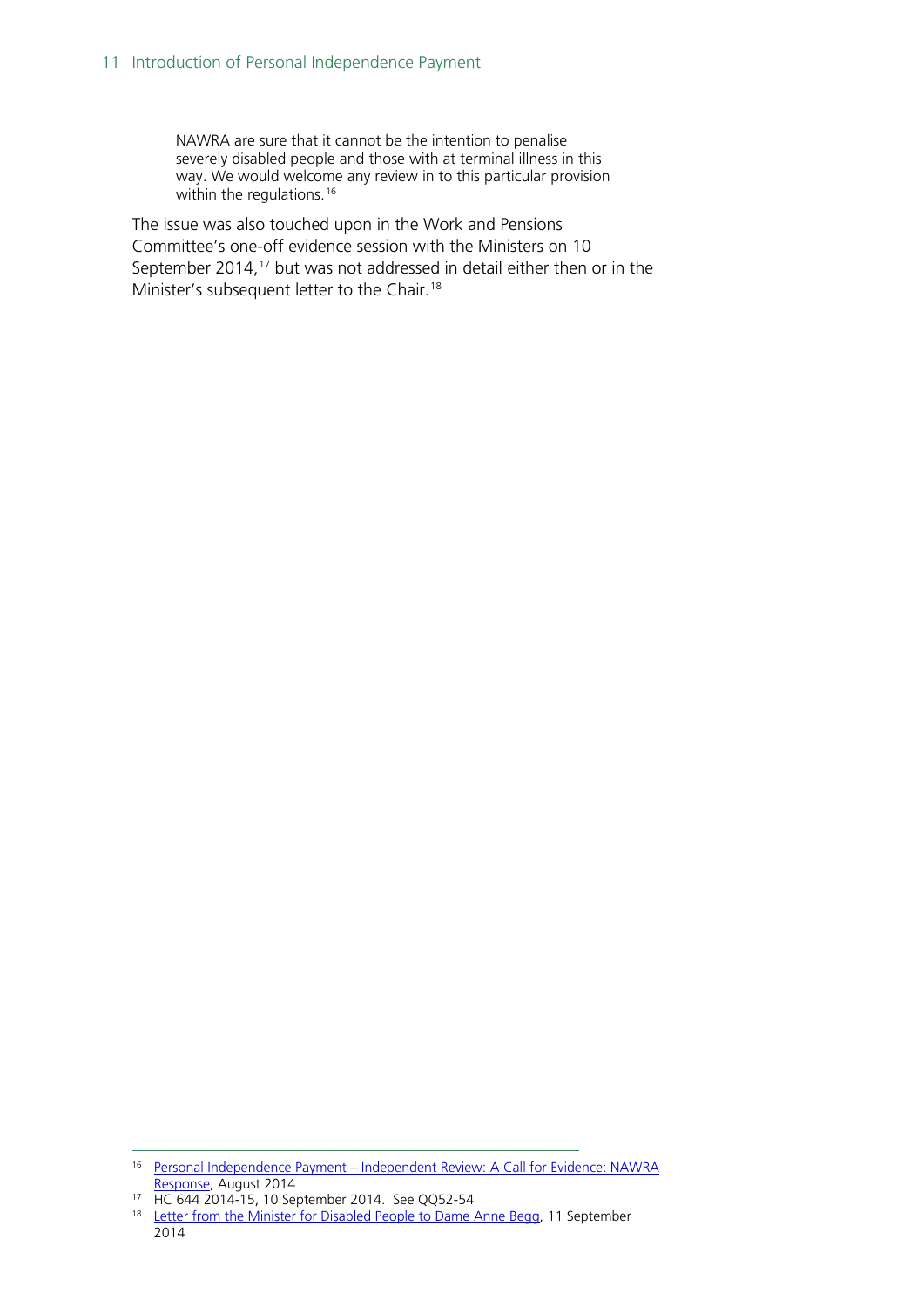## <span id="page-11-0"></span>5. National Audit Office report

On 27 February 2014 the National Audit Office published a report, *Personal Independence Payment: early progress*, [19](#page-11-1) which examined the operational performance of the Department for Work and Pensions as it introduced PIP. It considered how developments up to October 2013 compared with the Department's plans set out in May 2013.

In a press release accompanying the report, the head of the NAO, Amyas Morse, said:

It is too early to conclude on the Personal Independence Payment programme's overall success and all major programmes run the risk of early operational problems. However the Department did not allow enough time to test whether the assessment process could handle large numbers of claims. As a result of this poor early operational performance, claimants face long and uncertain delays and the Department has had to delay the wider roll-out of the programme. Because it may take some time to resolve the delays, the Department has increased the risk that the programme will not deliver value for money in the longer term.

The NAO found that in mid-2013 backlogs had developed and DWP had made far fewer decisions on PIP claims than it expected. By October 2013, 166,000 new claims had been received and there were 92,000 people whose claims were outstanding with assessment providers - almost three times the number expected at this stage.

Claimants were facing delays, and the Department was unable to tell people how long they would have to wait, potentially creating distress and financial difficulties. It was expected that claims would take around 74 days to decide, but the actual average wait was 107 days. For terminally ill claimants, claims were taking 28 days on average to decide, against the Department's assumption of 10 days.

The NAO found that backlogs had developed for a number of reasons. These included:

- A far higher proportion of new claims than was expected contained information that conflicted with existing data on the claimant held by DWP, leading to delays in processing new claims;
- Claimants were taking longer than expected to return claim forms; and
- A higher proportion of claims requiring face to face assessments than expected (97-98%, against an expected 75%), and the endto-end assessment process taking longer than expected. The DWP had estimated that the process could be completed within 30 days, but by October Atos had completed only 55% of assessments within this timeframe and Capita 67%.

<span id="page-11-1"></span>As regards oversight of the assessment providers, the NAO commented that despite improvements in the Department's commercial approach to contracting, Atos and Capita had not achieved the planned levels of performance. Between April and October 2013, "service credits" (i.e.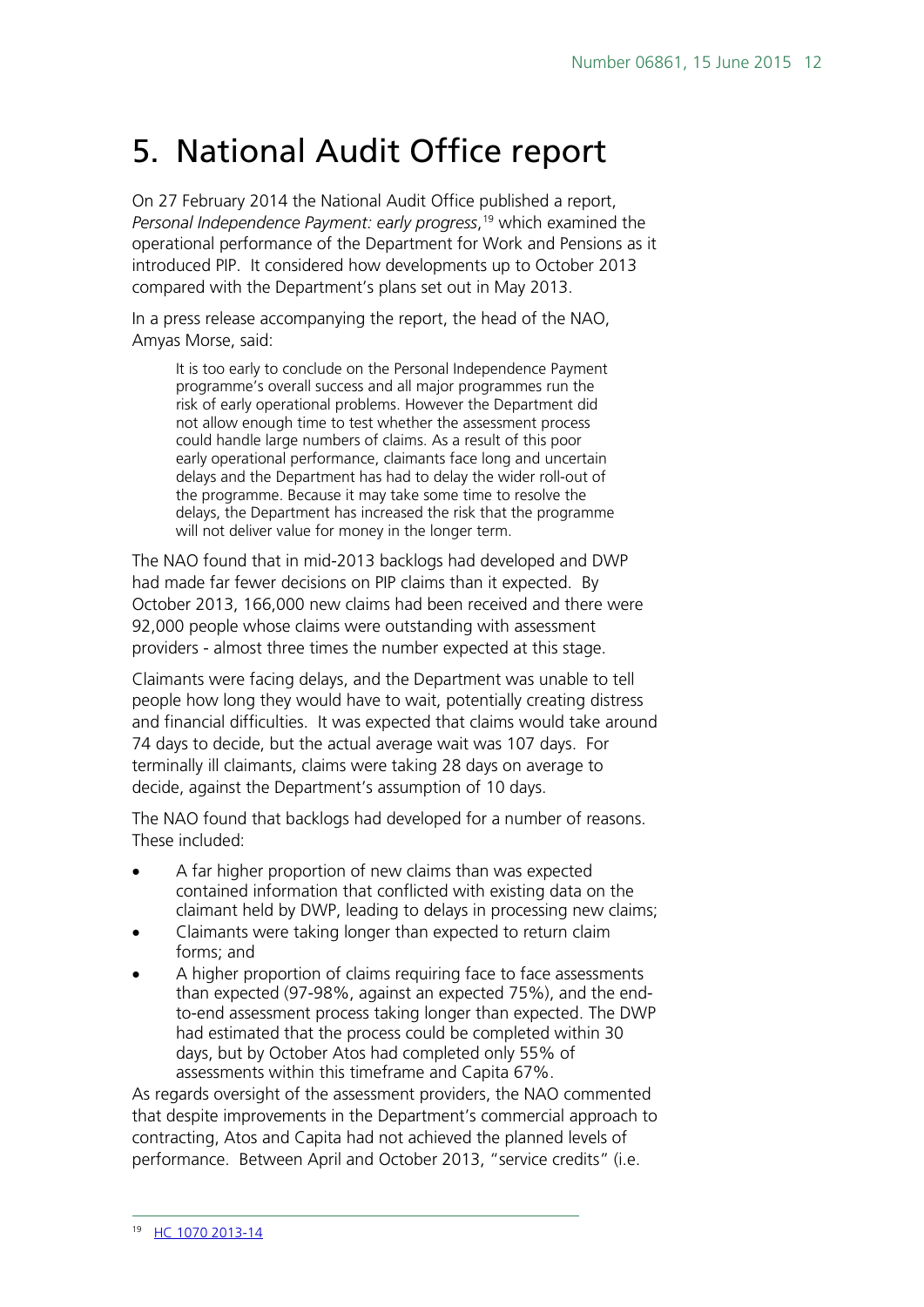financial penalties) totalling around £1 million had accrued over the two contracts (£0.8 million against Atos and £0.2 million against Capita).

The NAO said that while DWP had decided in a controlled start and phased roll-out to reduce risks in the programme, it had left little time to test whether it could handle a large volume of claims.

The NAO noted that during 2014 the Department planned to reduce assessment backlogs and expand the roll-out of PIP. The NAO recommended that, as it prepared to process a much larger number of claims, DWP would need to show that it had-

- Set out a clear plan for informing claimants about the likely delays they will experience while plans to improve performance take effect or in the event of problems in the future.
- Tested assessment providers' and departmental plans for dealing with backlogs and increased numbers of assessments.
- Tested its operating assumptions across the whole claim process, to identify and prevent future bottlenecks.
- Identified any outstanding commercial risks in its relationship with contracted assessment providers that might affect operational recovery.
- Revised expected benefit savings and longer-term risks to the programme.

In a statement in response to the NAO report, the then Chair of the Public Accounts Committee, Margaret Hodge, said:

I was shocked to learn that, not only will Personal Independence Payment claims cost almost three and half times more to administer than Disability Living Allowance, they also take double the amount of time to process. The current backlog and delays in processing claims are simply unacceptable and will no doubt cause real distress for vulnerable claimants. Without the Department for Work and Pensions sharing details of how long claims should and do take, claimants are left facing uncertainty and potential financial difficulties whilst waiting for a decision. Once again we see the Department under-performing - and we have little faith that costs will not increase down the line as it tries to get things under control.

<span id="page-12-0"></span>The Department need to understand the causes of this backlog to develop a clear plan on how they are going to work with contractors to clear it, and ensure there are suitable processes in place to make sure this does not happen again. I look forward to discussing their progress on dealing with this backlog when they come before us on the [20](#page-12-0) March.<sup>20</sup>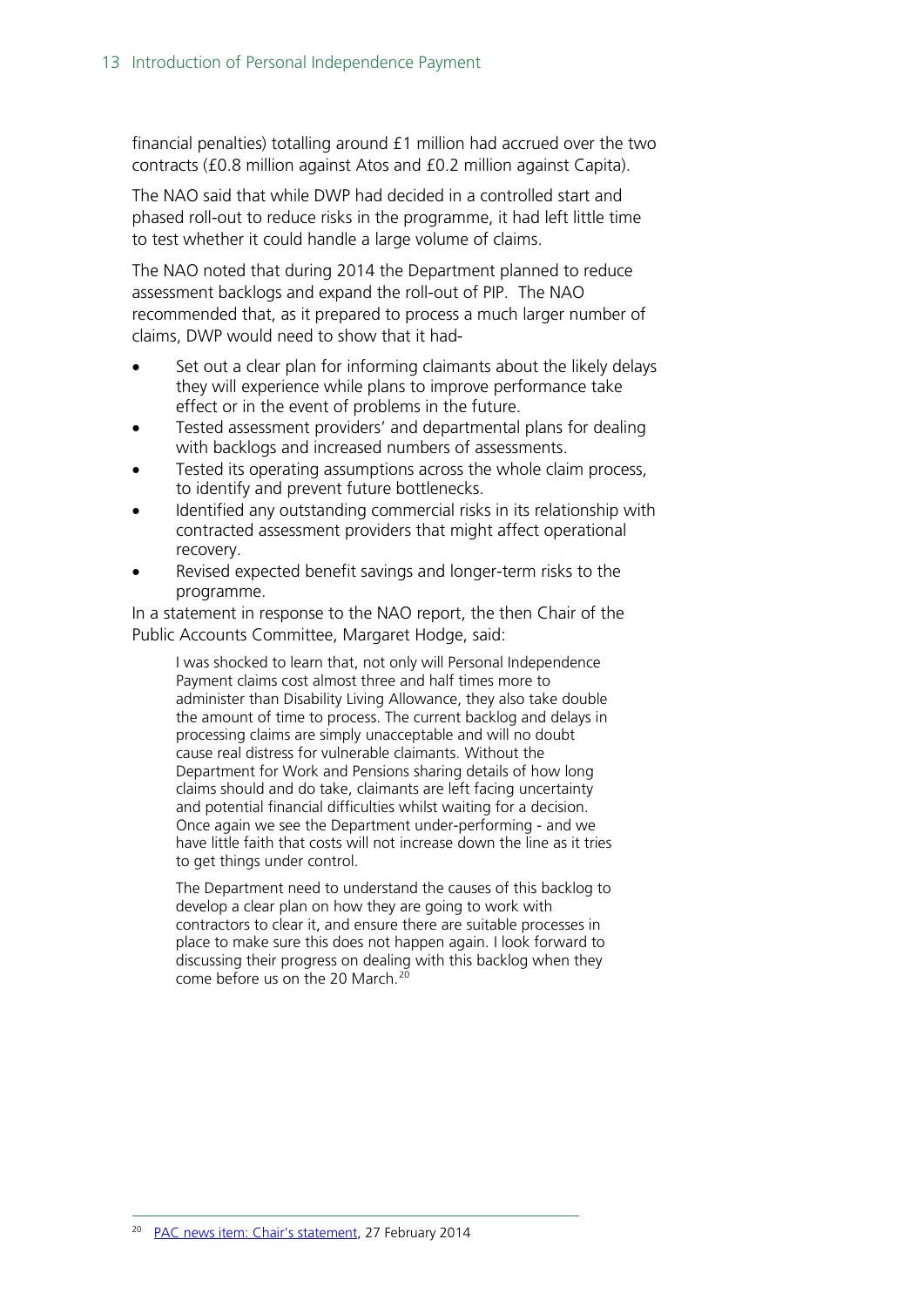### <span id="page-13-0"></span>6. Work and Pensions Committee report

The Work and Pensions Committee's report [Monitoring the](http://www.parliament.uk/business/committees/committees-a-z/commons-select/work-and-pensions-committee/news/dwp-monitoring-report/)  [Performance of the Department for Work and Pensions in 2012-13](http://www.parliament.uk/business/committees/committees-a-z/commons-select/work-and-pensions-committee/news/dwp-monitoring-report/) published on 18 March 2014<sup>[21](#page-13-1)</sup> included a section on implementation of Personal Independence Payment. The introduction to the section stated:

17. We became concerned in autumn 2013, based on our own constituency experience and that of other Members, and reports we were receiving from disability organisations, that there were problems with PIP implementation. Claimants have faced long delays—in some cases six months or more—before they have received a decision on their eligibility. Some of the affected claimants are people with terminal illnesses. Problems have also been reported in the service that claimants are receiving, both from DWP and from its contracted providers for PIP, Atos Healthcare and Capita Business Services. We decided to put our concerns to the Minister for Disabled People (Mike Penning MP) in an oral evidence session, which took place on 11 December 2013. This chapter explores our concerns and the action DWP is taking in response.

The Committee believed that the level of service then offered to PIP claimants and the length of time disabled people were having to wait to find out if they are eligible for PIP was unacceptable. Ad hoc statistics published by DWP on 11 February 2014 showed that 229,700 new claims had been submitted up to the end of December 2013, but only 43,800 decisions had been made.<sup>[22](#page-13-2)</sup> Noting that some claims are taking six months or more to process, the Committee called for "urgent action" to tackle the "unacceptable service" provided to PIP claimants.

As regards the reasons for delays in decisions on claims, the Committee said that the DWP Benefit Director had mentioned three main contributing factors, when giving evidence to it:

Claimants were not getting through the security questions used to confirm an individual's identity when they made the required initial application by telephone. This meant that a follow-up call was required. DWP was seeking to address this by broadening the range of security questions to help claimants through the security process. [\[36\]](http://www.publications.parliament.uk/pa/cm201314/cmselect/cmworpen/1153/115306.htm%23note36) The NAO report indicates that DWP assumed that new claims information would conflict with existing data in only 20% of claims; the actual figure for initial claims was 83%. [\[37\]](http://www.publications.parliament.uk/pa/cm201314/cmselect/cmworpen/1153/115306.htm%23note37)

Claimants were taking longer than expected to return the written claim form (the PIP2 form) which follows the initial registration of a claim by telephone. Four weeks are allowed for this but it was taking longer for claimants to provide the necessary supporting information. DWP was looking at ways to improve the way it communicated with claimants, so that they understood what was required. It was also considering options to carry out more of the process by phone, or allowing claimants to submit evidence electronically. [\[38\]](http://www.publications.parliament.uk/pa/cm201314/cmselect/cmworpen/1153/115306.htm%23note38)

<sup>21</sup> HC1153 2013-14 -

<span id="page-13-2"></span><span id="page-13-1"></span><sup>&</sup>lt;sup>22</sup> DWP, [Personal Independence Payment: management information,](https://www.gov.uk/government/publications/personal-independence-payment-management-information) 11 February 2014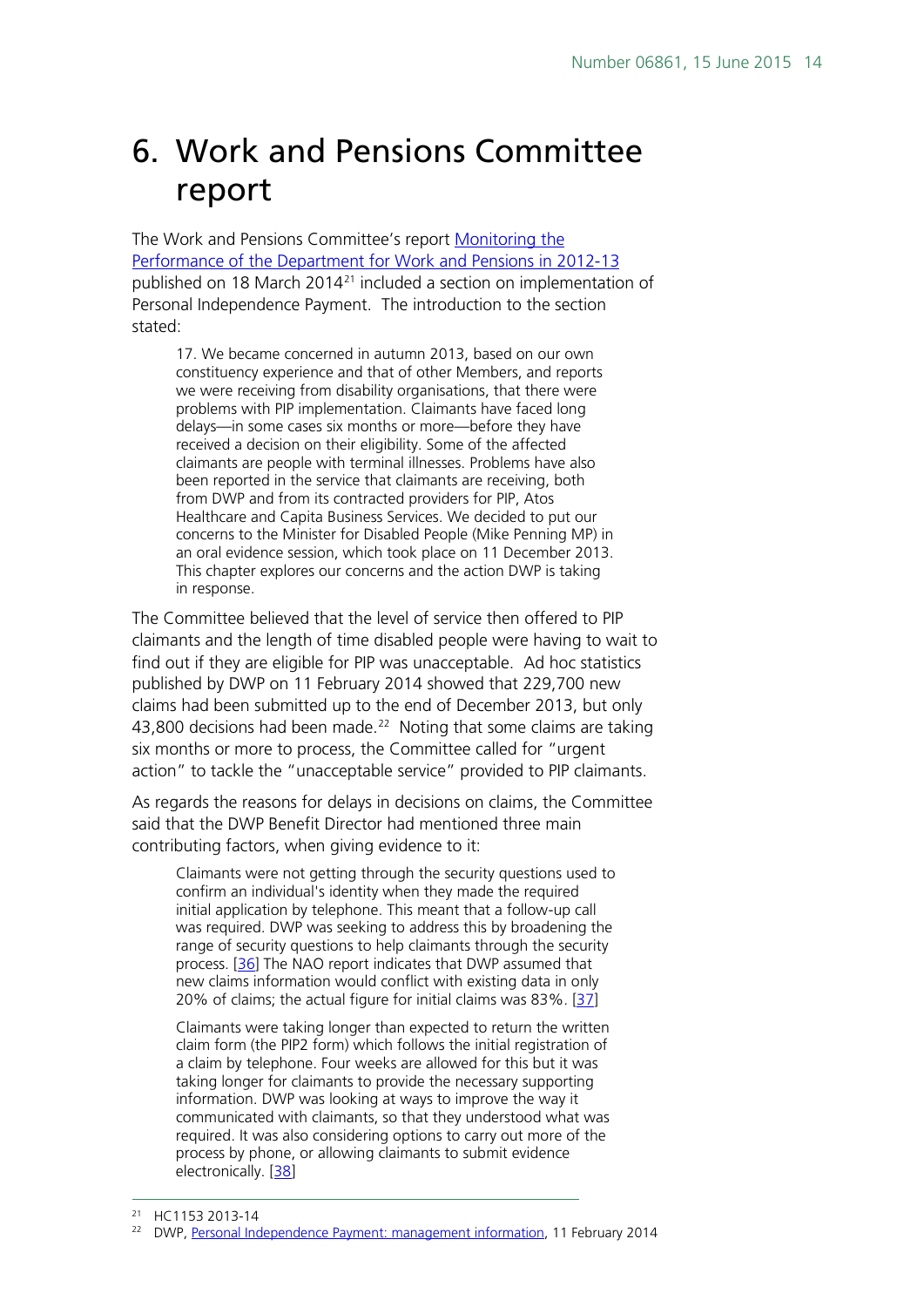The contracted providers were taking longer to carry out the assessment process than envisaged. This included booking the appointment for the face-to-face assessment; carrying out the assessment; auditing the assessment; and passing the recommendation back to the DWP decision-maker for the final decision on the claim. <u>[39</u>]<sup>[23](#page-14-0)</sup>

The Committee commented:

46. One of the most worrying issues for claimants is the inability to establish what has happened to their claim. As constituency MPs we have received many complaints from claimants who feel they are being passed back and forth between DWP and the contracted providers with no-one accepting responsibility for the delays or for providing an update on progress with the claim.

47. The NAO points out that DWP has not told claimants how long claims should take and the delays and lack of information about claims is leading to uncertainty and stress. In addition, although successful claims are backdated, claimants may face short-term financial difficulties while they wait for a decision. The NAO recommends that DWP "set out a clear plan for informing claimants about the likely delays" while they work on improving performance. [\[66\]](http://www.publications.parliament.uk/pa/cm201314/cmselect/cmworpen/1153/115306.htm%23note66) 

The Committee recommended that penalty clauses in the DWP contracts with the assessment providers be invoked where necessary, that the Department cleared the existing backlog of PIP claims before reassessment of existing DLA claimants was extended, and that all necessary resources be devoted to meeting a seven day target for processing PIP claims from terminally ill people. The full extract from the Committee's report setting out its recommendations on PIP is below (original emphasis).

48. *We agree with the Minister that the current level of service offered to PIP claimants and the length of time claimants are waiting for decisions on their PIP applications is not acceptable. People should not be forced to wait six months or more to find out whether they are entitled to financial support towards the additional costs of living with disabilities and health conditions. Urgent action is required. We recommend that DWP closely examine its own systems and that it work with the contracted providers to resolve the current dire situation. Penalty clauses (service credits) contained in the contracts with providers should be invoked where necessary. We also recommend that DWP clear the existing backlog of claims, and reduce the average time taken to process new claims to the expected 74 days, before it extends the natural reassessment of existing DLA claims to other parts of the country.* 

<span id="page-14-0"></span>49. *We agree with the National Audit Office that DWP needs to address the stress and uncertainty being faced by PIP claimants suffering delays. We support its recommendation that DWP set out a plan for informing claimants about the delays they are likely to face. We also recommend that DWP takes immediate steps to ensure that claimants are given accurate and timely information when they raise queries about progress with their claim with either DWP itself or with the contracted providers.*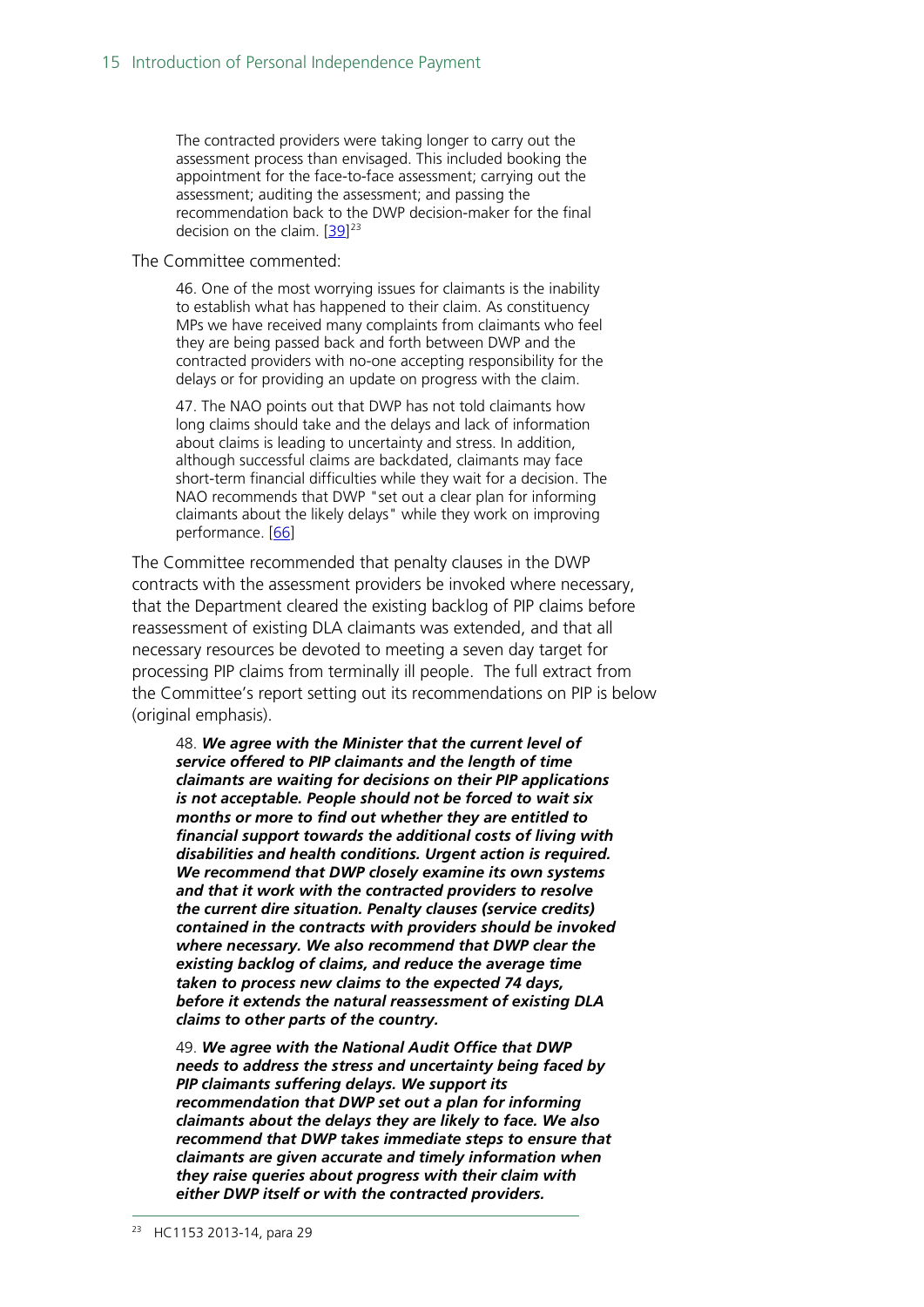50. *It is particularly important that claims from terminally ill people are expedited and that as much of the stress as possible is removed from the process they have to go through to claim PIP. We recommend that DWP set a target of seven days for processing PIP claims from terminally ill people and that it devotes all the necessary resources to ensuring that this target is met.* 

51. *We recommend that DWP also take steps to establish a mechanism for expediting claims from people who may not have a terminal diagnosis, but who have rapidly deteriorating conditions, resulting in a similar need for immediate financial support.*

<span id="page-15-0"></span>52. *The fact that claimants are taking longer to return written PIP claims forms and to provide supporting evidence suggests that the claim form, and the guidance for claimants on accompanying information, need improvement. It may also be the case that the four weeks allowed to return the form and supporting evidence is insufficient. These factors may be contributing to the higher than expected level of face-to-face assessments deemed by the providers to be required. We recommend that DWP consult stakeholders on the adequacy of the PIP claim form and the accompanying information provided to claimants and make amendments to both if these are found to be necessary. The time allowed to submit the completed form and supporting evidence should also be reassessed and extended if necessary.[24](#page-15-0)*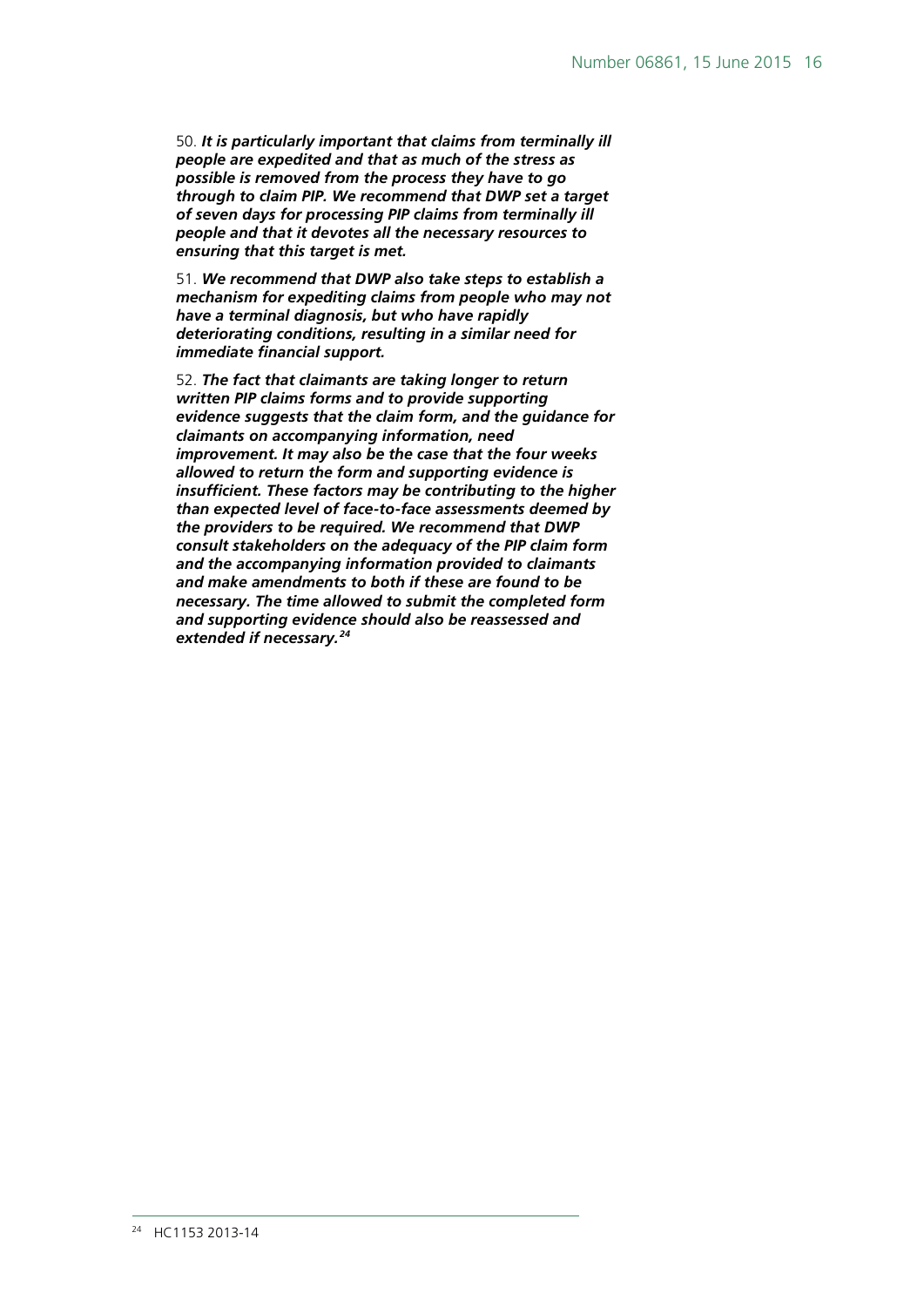## <span id="page-16-0"></span>7. Public Accounts Committee inquiry

On 20 March 2014 the Public Accounts Committee held an evidence session on Personal Independence Payment It took oral evidence from representatives of disability and welfare rights organisations, from representatives of Atos and Capita, and from civil servants.<sup>[25](#page-16-1)</sup>

The representatives from welfare rights and disability organisations detailed the problems delays in processing PIP claimants were causing for disabled people and their families. Lesley Hawes, Chief Executive of DABD UK (Disablement Association of Barking & Dagenham) gave some examples of cases they had encountered:

Someone with severe mental health problems including depression, stress and anxiety requested a form in July 2013. We filled in the form in August 2013. Atos completed the assessment in late November and DWP notified the person that they were entitled to an award, but it was seven and a half months before that award was in. In the meantime, there was significant stress to the client and they ended up needing a hospital intervention because they did not know where to go for help. We were providing them with help, but they were gradually deteriorating.

In another case, we had a client living with her husband, also with health problems. We requested forms in August 2013 and they were returned. The client did not hear anything more until December 2013…

The form was submitted in September. The client did not hear anything and rang the DWP in December 2013, and again in January. On both occasions she was told that the assessment would be arranged and that Atos would be in touch but, to date, she has had no communication from Atos over a period of seven months. She has diabetes and gastric problems and requires a specific diet. We have had to refer her to places where we can get food that is relevant to her. She is using the social fund and other services to be able to survive. Obviously, her health in the meantime has deteriorated.

#### $[...]$

A client requested forms in August. They were completed and returned at the end of August. She has not had any correspondence at all about it. She has mental health issues, including psychotic episodes, as well as learning difficulties. She requires extra one-to-one support most of the time. The ESA does not cover her needs, so we are, once more, providing other sorts of charitable things. Otherwise she is using different services from social services and others that we are able to access.

The disability and welfare rights representatives detailed problems with initial telephone contacts when making a claim for PIP, difficulties getting information on how applications were progressing, problems as a result of assessment providers not getting evidence from health and

<span id="page-16-1"></span><sup>&</sup>lt;sup>25</sup> [Oral evidence: Personal Independence Payments, Thursday 20 March 2014,](http://data.parliament.uk/writtenevidence/WrittenEvidence.svc/EvidenceHtml/7821) HC 1116 2013-13 -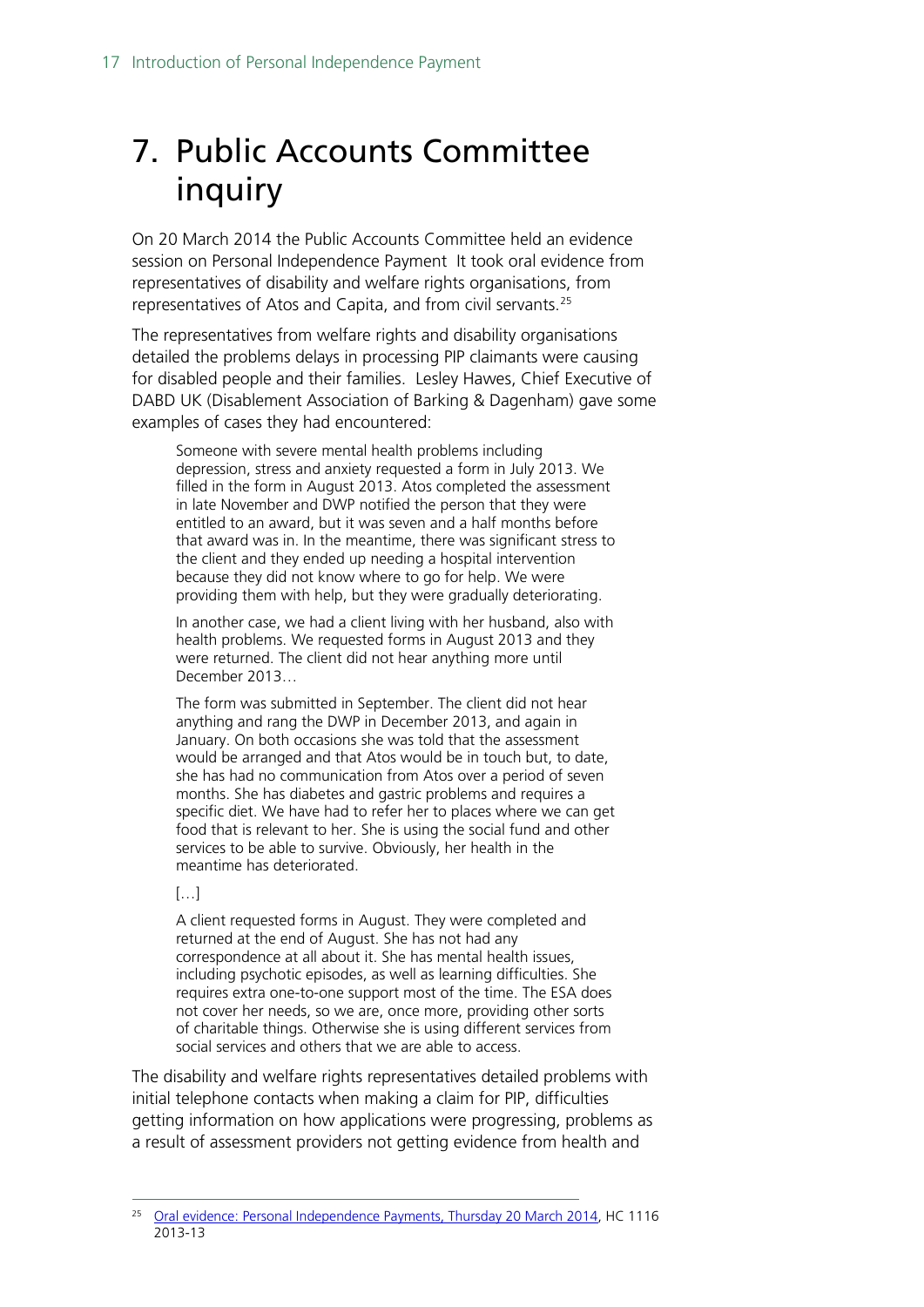social care practitioners to support claims, delays getting appointments for assessments, and assessments cancelled with little or no notice.

Questioned by the Committee, a spokesperson from Atos Healthcare denied that the company had made incorrect claims in its original tender document about agreements with third parties to provide premises for assessments, but said that around 40% of PIP claimants faced travelling times to assessment centres in excess of 60 minutes. For the Government, the DWP Permanent Secretary, Robert Devereux, denied that the Government had failed to check whether the assessment providers could provide the level of services promised and said that backlogs were due to processes taking longer than expected and more face to face assessments taking place than was envisaged.

In response to questions about what the Department had done to tackle delays in processing PIP claims, Jason Feeney, DWP Benefits Director, said that there had been "significant improvements on terminally ill cases" since the NAO had examined the situation in October 2013 and that the Department had "concentrated a lot of energy and focus" fasttracking those cases. He continued:

In terms of other customers, I have made it clear that we expect the process to take 12 to 15 weeks. It is not taking that. We expected it to be three to four months; it is now six months-plus for many customers. We are not happy with that. We acknowledge that. We are taking a number of steps in the Department and with providers to increase the capacity to address the fundamental issues of the number of cases that we see face to face, and the number of cases that are assessed on paper and the length of time it is taking health care professionals to become familiar with the assessment.<sup>[26](#page-17-1)</sup>

### <span id="page-17-0"></span>7.1 The Committee's report

On 20 June 2014 the Committee's report on *Personal Independence Payment* was published.[27](#page-17-2) In an accompanying press release, the Committee's Chair, Margaret Hodge, said that the implementation of PIP has been "nothing short of a fiasco" and that the Department for Work and Pensions had "let down some of the most vulnerable people in our society, many of whom have had to wait more than 6 months for their claims to be decided."<sup>[28](#page-17-3)</sup>

The Committee's key findings included:

• Critical assumptions about the process were not fully tested and proved to be incorrect, resulting in significant delays to benefit decisions and a backlog of claims. DWP expected 75% of assessments would be face-to-face consultations rather than on paper, and that they would take 75 minutes on average to conduct. In practice, over 97% of assessments have been face-toface consultations and they take around 120 minutes. Failure to pilot the end-to-end process meant that contractors' planned staff

<sup>26</sup> Q151 -

<span id="page-17-2"></span><span id="page-17-1"></span><sup>&</sup>lt;sup>27</sup> [HC 280 2014-15](http://www.publications.parliament.uk/pa/cm201415/cmselect/cmpubacc/280/28002.htm)

<span id="page-17-3"></span><sup>&</sup>lt;sup>28</sup> ["Implementation of Personal Independence Payments nothing short of fiasco,](http://www.parliament.uk/business/committees/committees-a-z/commons-select/public-accounts-committee/news/personal-independence-payments-substantive/)" Public Accounts Committee press release, 20 June 2014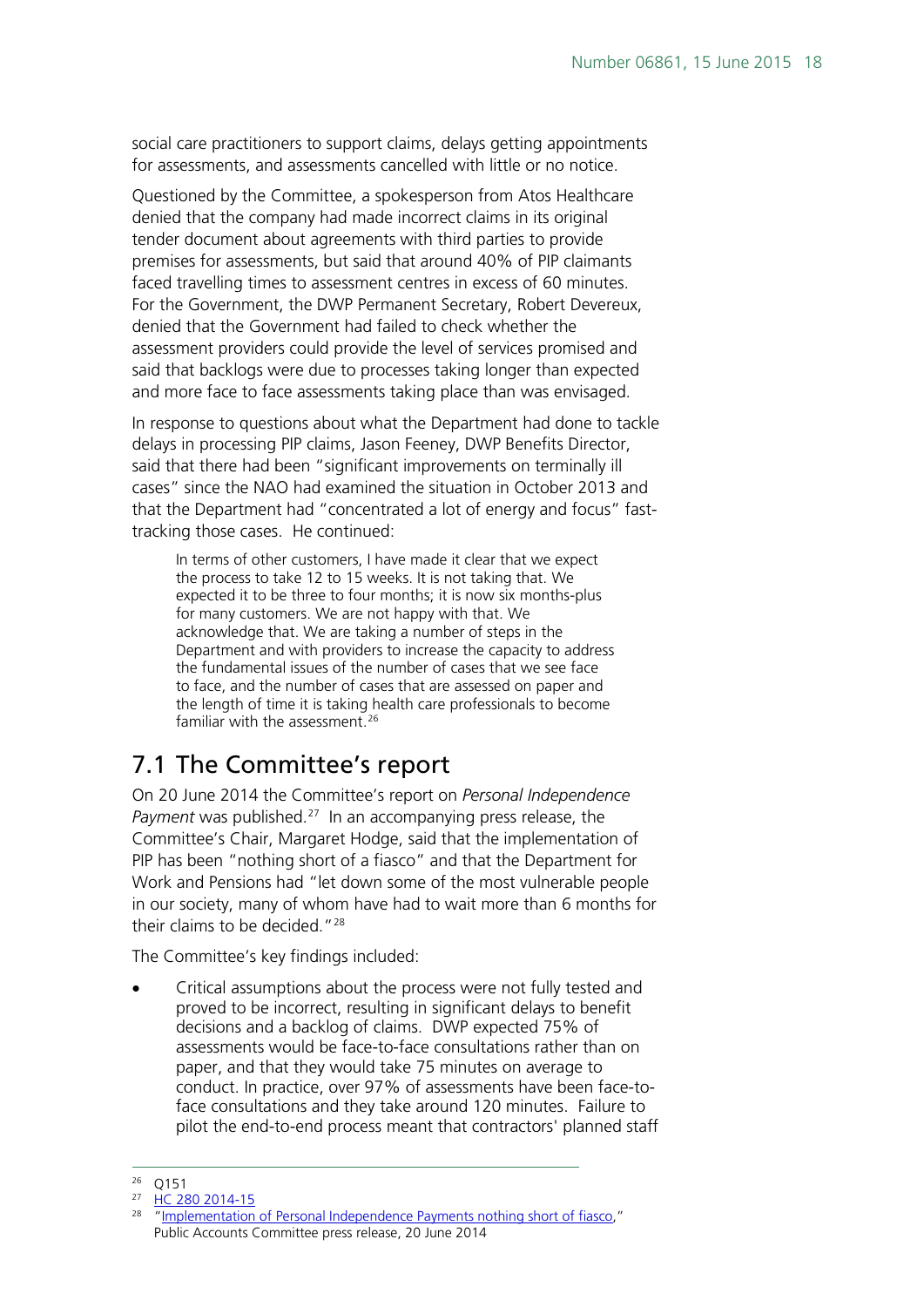numbers were inadequate, benefit decisions were delayed and backlogs developed.

- The process for claiming PIP had proved "inaccessible and cumbersome" for claimants. The default telephone claims process deterred and delayed some people from making a claim, and obtaining an alternative paper-based claim form was difficult and time-consuming. Assessment providers had also encountered difficulties obtaining evidence to support claims from third parties such as GPs, physiotherapists and social workers
- There had been "unacceptable delays in making benefit decisions, placing unwarranted pressure on claimants, disability organisations, and other services." Many claimants had had to wait over six months for their claim to be decided. Cases were highlighted where people had been unable to afford specialist diets for their condition, where people had resorted to discretionary housing payments, food banks, loans and charitable sources to cover living costs, where family members had had to stop work or reduce their hours to help provide care, and where the additional stress had led to people needing hospital treatment. Delays also meant that families were unable to access "passported" benefits such as Carer's Allowance, disability premiums and concessionary travel.
- The Department and its contractors had "failed to provide an acceptable standard of service to claimants." Claimants had experienced difficulties in arranging appointments, long and difficult journeys to assessment centres, assessment providers had cancelled home visits at the last minute, and assessors had failed to turn up when claimants have travelled to assessment centres.

The Committee also had concerns about the assessment provider procurement process, recommending that the Department should "challenge inaccurate or exaggerated claims made in bids." In the press release accompanying the report, Margaret Hodge said:

We are concerned that Atos appears to have included incorrect and potentially misleading information in its bid for the contract. Atos stated in its tender document that it had "contractual agreements" in place with a national network of 56 NHS hospitals, 25 private hospitals and over 650 physiotherapy practices to provide assessments. This turned out not to be true.

The Department should challenge claims made in bids, so that it can demonstrate it has not relied on inaccurate or exaggerated information when awarding contracts.

We would have expected the Department to have exercised particular caution in letting this contact, given the poor performance of Atos on Work Capability Assessments. The Department must take into account previous performance on similar work when running a procurement. $29$ 

The Committee recommended that, among other things, the Department-

• should make the process easier for claimants by, for example, making paper claim forms available through recognised voluntary

<span id="page-18-0"></span><sup>&</sup>lt;sup>29</sup> ["Implementation of Personal Independence Payments nothing short of fiasco,](http://www.parliament.uk/business/committees/committees-a-z/commons-select/public-accounts-committee/news/personal-independence-payments-substantive/)" Public Accounts Committee press release, 20 June 2014 -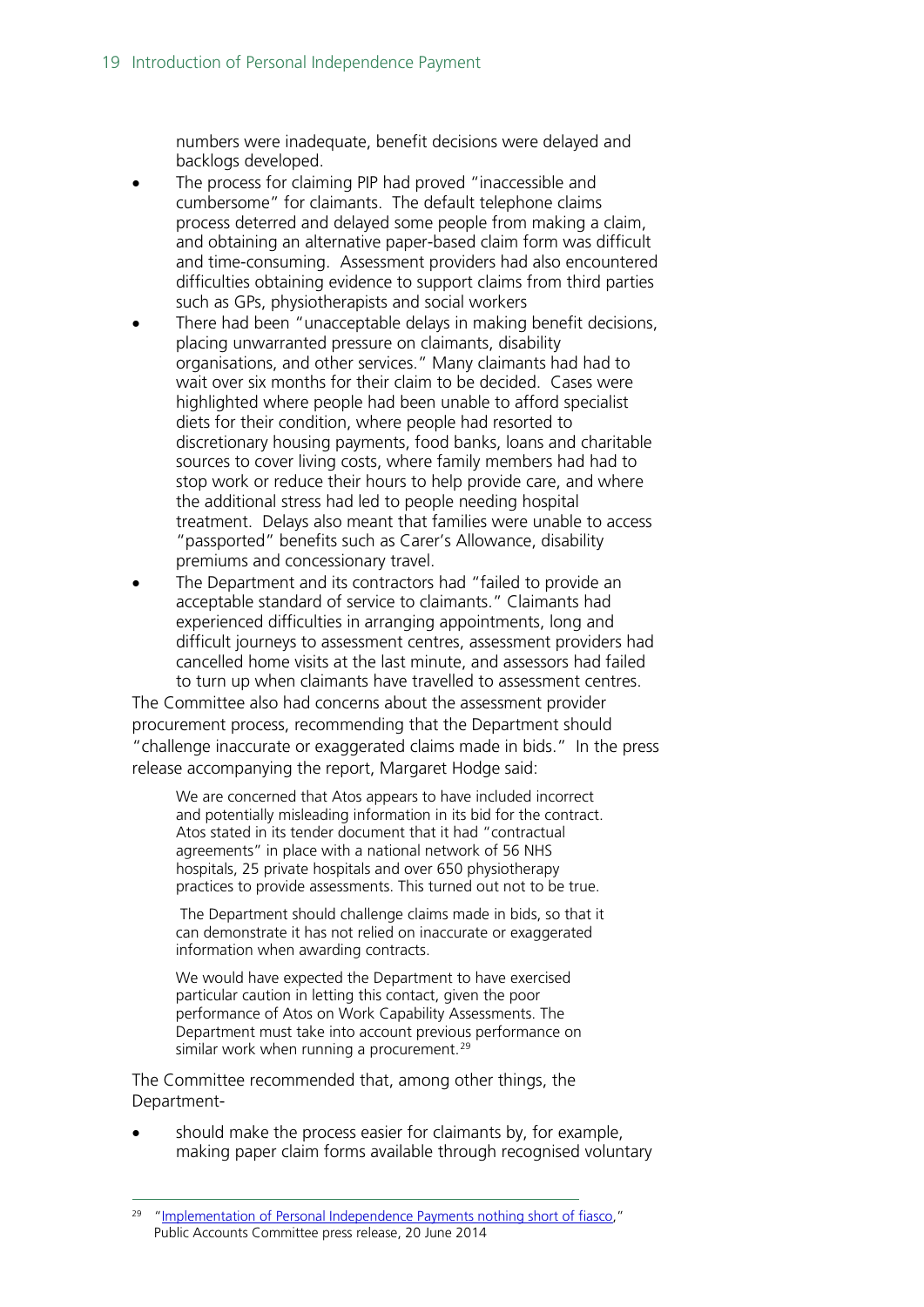organisations; and ensure that third parties supply information on claimants where relevant and do this in good time.

- must speed up all stages of the process to ensure benefit decisions are made on a timely basis and tackle the backlog of cases that had arisen.
- should ensure that it, and its contractors, provide an acceptable level of service to claimants by minimising delays and travel times, making home visits when arranged, improving administrative processes, and providing better information to claimants.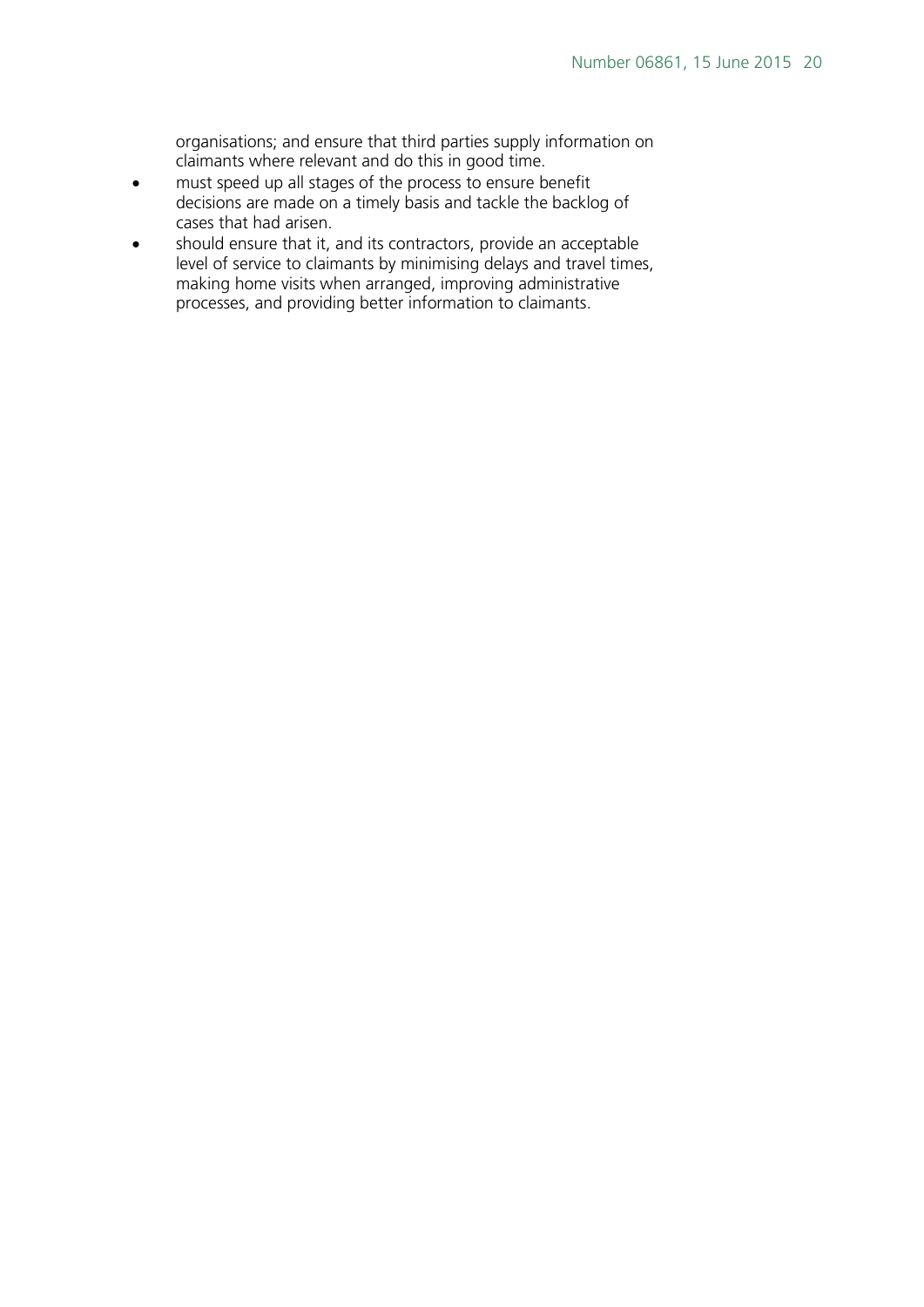### <span id="page-20-0"></span>8. The Government's response

The Government's response to the Work and Pensions Committee's report was published on 20 June  $2014^{30}$  $2014^{30}$  $2014^{30}$  - the same day that the Public Accounts Committee's report was published (see above). It stated that DWP was "working collaboratively" with the assessment providers to improve performance and reduce backlogs:

The Department is working collaboratively with both assessment providers on a wide range of improvement measures to improve the quality of referrals to assessment providers such as checking that claimants who have not returned their claimant questionnaire still wish to proceed with a claim.

Assessment provider access to information and services has been improved, by providing increased service availability of the PIP Assessment Tool so that assessment providers can access it up to 10pm every weekday. They have been offered increased flexibility in the way they deliver the service, allowing claimants, who choose to do so, to travel further to assessments or to choose to be seen in consulting rooms not located on the ground floor.

Both assessment providers have now agreed plans with the Department for improving performance and reducing the backlog of cases. Within the Department we are continually looking at how we can improve the operational processes and the next series of improvements.<sup>[31](#page-20-2)</sup>

In response to the Committee's recommendation that DWP invoke penalty clauses in assessment providers' contracts where necessary, the Government said that the Department was managing the contracts "robustly":

We have a full set of service level agreements, setting out our expectations for service delivery, including quality of assessments, number of days to provide advice to the Department, and evidence of claimant satisfaction. These service level agreements are being monitored and, where appropriate, Service Credits (a form of financial redress) will be applied. This means that the contracts allow us to recover any financial loss to the Department caused by poor performance. The Department also has the right to terminate the contract if there is sustained underperformance.<sup>[32](#page-20-3)</sup>

Regarding information for claimants on the progress of their claims and how long they would take, the Government said that DWP had:

- Updated the online ["PIP Toolkit"](https://www.gov.uk/government/publications/the-personal-independence-payment-toolkit-for-partners/the-personal-independence-payment-pip-toolkit-for-partners) to provide better information for support organisations, including "realistic" estimates of how long claims might take, and information on what claimants could do to speed up the process; and
- From 28 April 2014, began sending text messages to keep claimants informed about the progress of their claim at "key points of the journey."

 $\overline{a}$ 

<span id="page-20-1"></span><sup>30</sup> [HC 394 2014-15](http://www.publications.parliament.uk/pa/cm201415/cmselect/cmworpen/394/394.pdf)

<span id="page-20-2"></span> $31$  Ibid. p3

<span id="page-20-3"></span> $32$  Ibid. p3. In a written answer on 8 July the then Minister for Disabled People, Mike Penning, said that "Current details of the value of any service credits applied under the contracts are commercially confidential." HC Deb 8 July 2014 c279w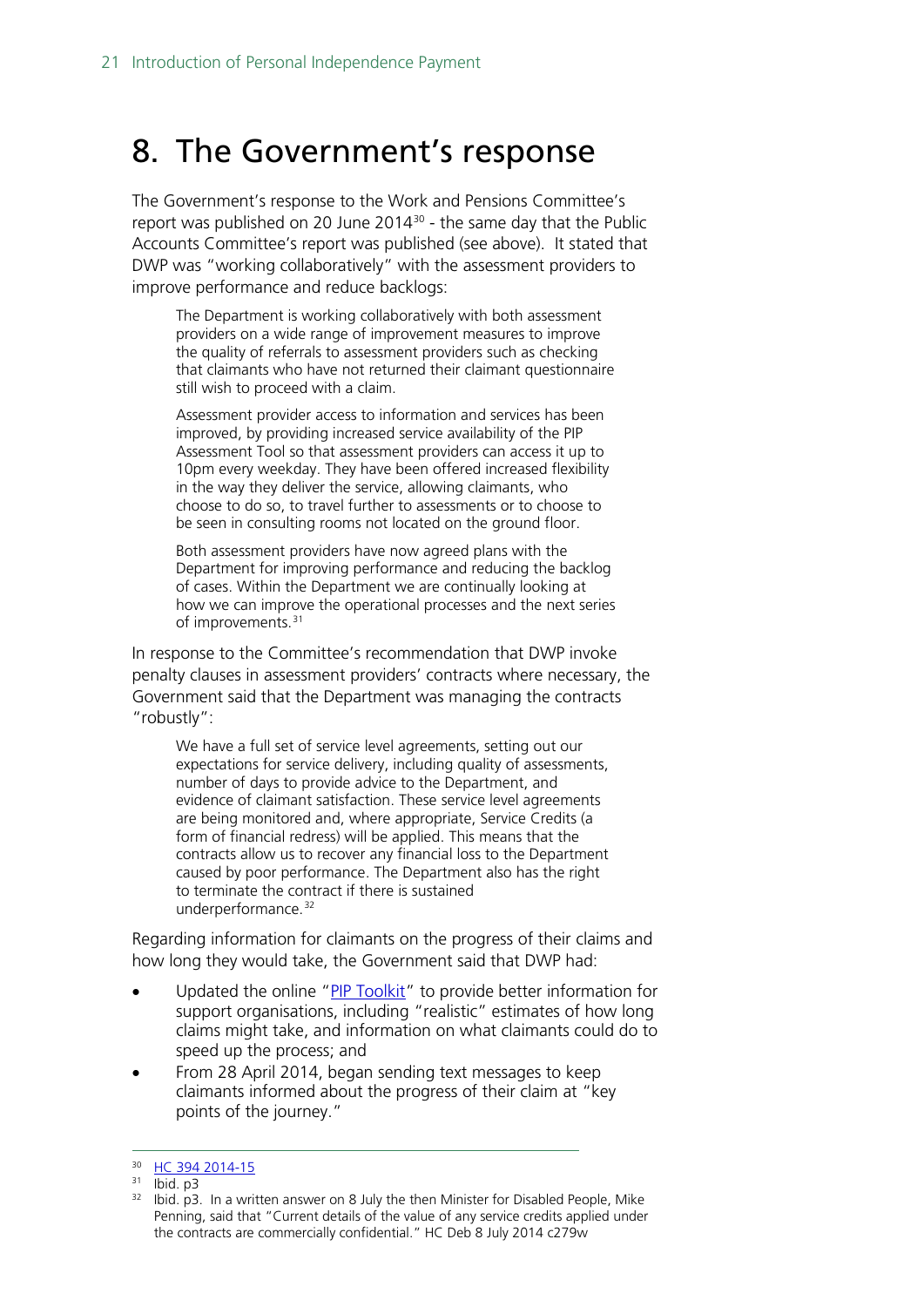The Department was aiming to reduce processing time for claims under the "special rules" for people with terminal illnesses.<sup>33</sup> Although the Government was "not in favour of setting targets" the then Minister of State for Disabled People (Mike Penning) had stated his aspiration for special rules claims to be cleared wherever possible within seven days. DWP was continuing to work with Macmillan and other organisations that represent terminally ill claimants to improve the claims process and speed it up as much as possible. In addition, it was ensuring appropriate resources were deployed for special rules claims, for example on the dedicated special rules claims service introduced in February 2014.<sup>34</sup>

The Government did not however believe that a formal process for fasttracking claims from people not falling under the special rules. In response to the Committee's recommendation that the DWP "take steps to establish a mechanism for expediting claims from people who may not have a terminal diagnosis, but who have rapidly deteriorating conditions, resulting in a similar need for immediate financial support" it said:

There is no automatic entitlement to Personal Independence Payment by virtue of a health condition or impairment, other than provisions for people who are terminally ill. We do not think it right that we should judge people purely on the type of impairment they have, labelling individuals and making blanket decisions about benefit entitlement. We recognise that people lead varied and often complex lives, with differing circumstances and needs— they do not fit neatly into boxes. $35$ 

### <span id="page-21-0"></span>8.1 Targets for waiting times

Responding for the Government in a debate on 30 June 2014, the Secretary of State for Work and Pensions said (emphasis added):

…the delays faced by some people are unacceptable, and we are committed to putting that right. Already we have introduced a dedicated service to fast-track terminally ill people, and that is down to around 10 days and below. The Public Accounts Committee has said that too many people have waited longer than six months. **By the autumn, no one will be waiting longer than six months, and before the end of the year, no one will be waiting for more than 16 weeks**, which brings things back into line with where we were expecting them to be.<sup>[36](#page-21-4)</sup>

The commitment was not however to meet targets for the entire endto-end process for claiming PIP – i.e. from the claimant's initial point of contact with the Department to getting a decision on their claim. Instead, it refers to the interval between the claimant returning their completed PIP2 form on "How your disability affects you", he or she having an assessment and the assessment provider submitting their report to DWP.

<span id="page-21-1"></span><sup>&</sup>lt;sup>33</sup> For further information on the "special rules" see pp34-37 of the DWP's Personal [Independence Payment handbook](https://www.gov.uk/government/uploads/system/uploads/attachment_data/file/348736/pip-handbook-aug-14.pdf)  $\overline{a}$ 

<sup>34</sup> [HC 394 2014-15](http://www.publications.parliament.uk/pa/cm201415/cmselect/cmworpen/394/394.pdf) p4

<span id="page-21-3"></span><span id="page-21-2"></span> $35$  Ibid. p4

<span id="page-21-4"></span><sup>36</sup> [HC Deb 30 June 2014 c647](http://www.publications.parliament.uk/pa/cm201415/cmhansrd/cm140630/debtext/140630-0002.htm%2314063033000173)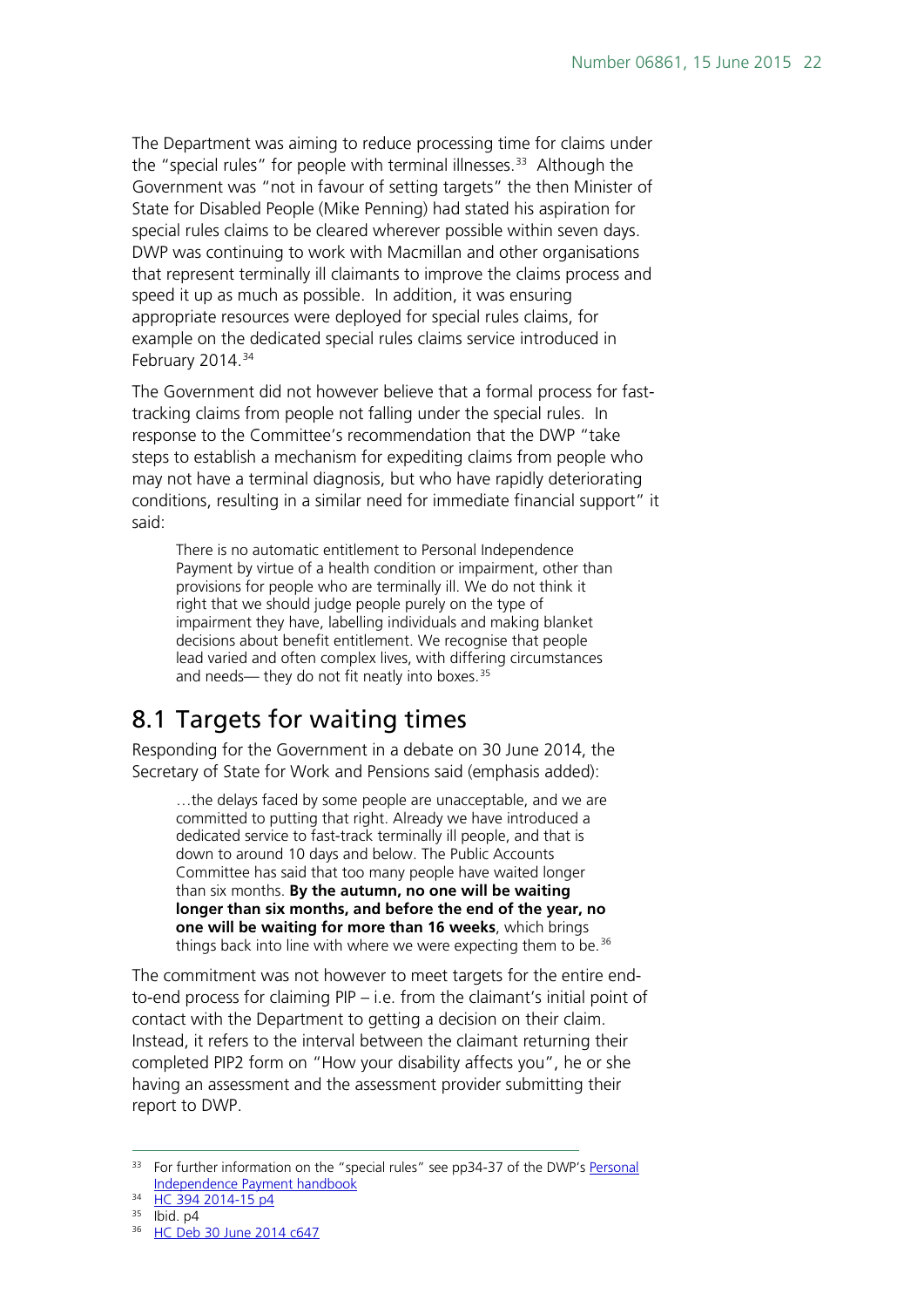The DWP's online PIP Toolkit states (emphasis added):

By the end of 2014, we expect no one should be waiting longer than 1**6 weeks for an assessment from the date we receive their ['How your Disability Affects You'](https://www.gov.uk/government/publications/how-your-disability-affects-you) form**. [37](#page-22-1)

For further information on what the 16 week commitment meant was given in the Work and Pensions Committee's one-off evidence with Mark Harper, the former Minister for Disabled People, and Noel Shanahan, DWP's Director General of Operations, on 10 September 2014.<sup>[38](#page-22-2)</sup> The Minister said that it was not reasonable to set an overall target including the interval between initial contact and the claimant returning the PIP2 form, because how long it took people to return forms was not something within the Department's control. On how long it took the Department to make final decisions on claims once it had the assessment provider's report, Mr Harper said:

I do not think we have set out publicly what that should be, and in terms of what it is actually taking, the same answer is going to apply as what I said to you at the beginning about not giving you unvalidated management information.[39](#page-22-3)

The Department was, the Minister said, focusing in reducing waiting times for assessments to 16 weeks, but he also acknowledged that for claimants it was the overall end-to-end journey time that was important. He added:

What we need to think about is, once we have hit our 16 weeks for an assessment, does it make sense to continue talking about how long it takes to get an assessment or do we want to think about what the total journey time is.<sup>[40](#page-22-4)</sup>

### <span id="page-22-0"></span>8.2 Detailed list of measures

Further information on actions taken by the Government can be found in a [written memorandum of 29 August 2014 submitted by the DWP to](http://data.parliament.uk/writtenevidence/committeeevidence.svc/evidencedocument/work-and-pensions-committee/progress-with-personal-independence-payment-implementation/oral/12481.pdf)  [the Work and Pensions Committee](http://data.parliament.uk/writtenevidence/committeeevidence.svc/evidencedocument/work-and-pensions-committee/progress-with-personal-independence-payment-implementation/oral/12481.pdf) in advance of the Committee's oneoff evidence session on progress with PIP implementation on 10 September.

The Department and the assessment providers are working closely together and have introduced a number of improvements to speed up all parts of the claims process:

Assessment providers have in place detailed improvement plans to increase capacity, improve processing times and bring workloads back to expected levels.

Both providers have increased the number of health professionals they employ, more than doubling the number since the start of the year with plans to double this further over the remainder of the year. Their recruitment pipelines are established and they are ahead of their planned recruitment profiles. They are also increasing the number of administrative staff to handle increased volumes, as well as opening new assessment centres to ensure

-

<sup>&</sup>lt;sup>37</sup> [How long PIP claims might take](https://www.gov.uk/government/publications/the-personal-independence-payment-toolkit-for-partners/the-personal-independence-payment-pip-toolkit-for-partners%23how-long-pip-claims-might-take) [accessed 12 June 2015]

<span id="page-22-2"></span><span id="page-22-1"></span><sup>38</sup> [HC 644 2014-15;](http://data.parliament.uk/writtenevidence/committeeevidence.svc/evidencedocument/work-and-pensions-committee/progress-with-personal-independence-payment-implementation/oral/12481.pdf) see in particular QQ17-26

<sup>39</sup> Ibid. Q25

<span id="page-22-4"></span><span id="page-22-3"></span><sup>40</sup> Ibid. Q26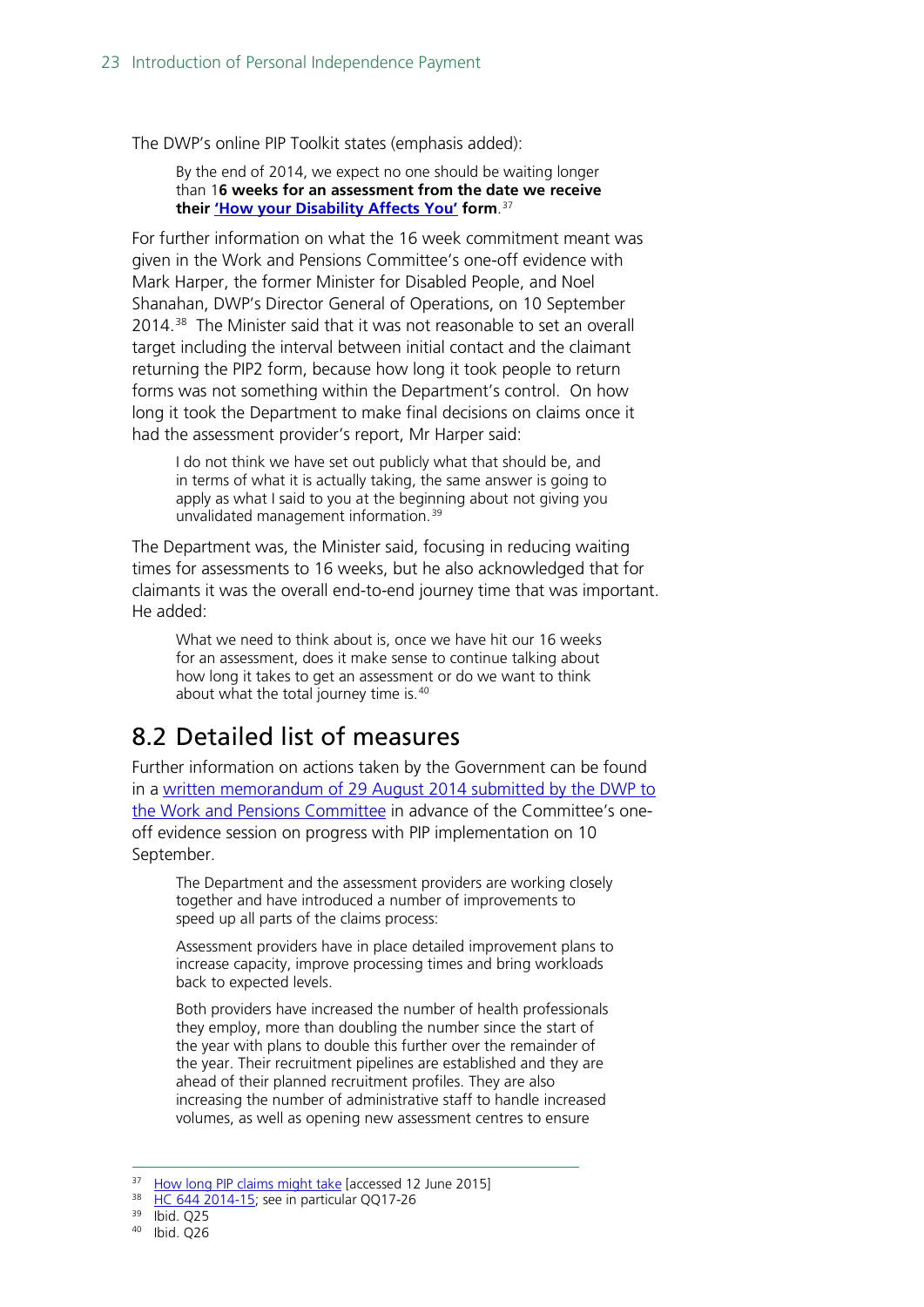they have the necessary geographical coverage to handle volumes without requiring claimants to travel further.

In the case of Atos, they have increased the support for and performance management of their supply chain partners, to increase the volume of assessments they deliver.

Both providers are taking different approaches to increasing productivity, for example by extending opening hours through more evening and weekend working, or driving greater utilisation of consultation rooms by writing up assessments elsewhere.

Supported by the Department, the assessment providers have introduced changes to the IT tools that support assessments and report completion, to make them more efficient.

The assessment providers have also implemented new guidance from the Department designed to increase the proportion of cases assessed by a review of paper evidence and reduce the assessment duration. The Department is working closely to support them in the implementation of this, to ensure that quality advice is provided to Departmental decision makers.

Both providers have increased the resource focused on audit, and there are now no significant audit backlogs with providers at this point.

The Department has also introduced a number of improvements to the overall claims process:

Claimant communications have been strengthened to provide a clearer description of the type of evidence claimants can supply to speed up their claim. The Department is also providing claimants with an estimation of how long their claim might take by sending additional information with the PIP2 'How your disability affects you' form, sending text messages to confirm receipt of their completed form and including automated messages on Departmental telephony lines regarding estimated journey times. Assessment providers have amended their claimant communications to include estimated journey times and to ensure that claimants are kept informed of the progress of their claim.

Both assessment providers have been working closely with the Department to identify ways of obtaining timelier and better quality further medical evidence from healthcare professionals who are involved in claimants' care. For example, improvements to the factual report form in order to gather more relevant information, targeted communications to the health sector about the importance of medical evidence and PIP for claimants and making it clearer to GPs that providers have claimants' consent in seeking information about them.

The assessment report form has been redesigned to make it more efficient to complete and review and better focussed on the decision making process.

Action has been taken to improve the running of supporting IT systems.

These actions are having an effect. Both providers have more than doubled the number of assessment reports they are returning to the Department each month, compared to the start of the year and we expect to see significant further increases over the months ahead. The productivity of Departmental decision makers has more than doubled since April 2014 and resources are being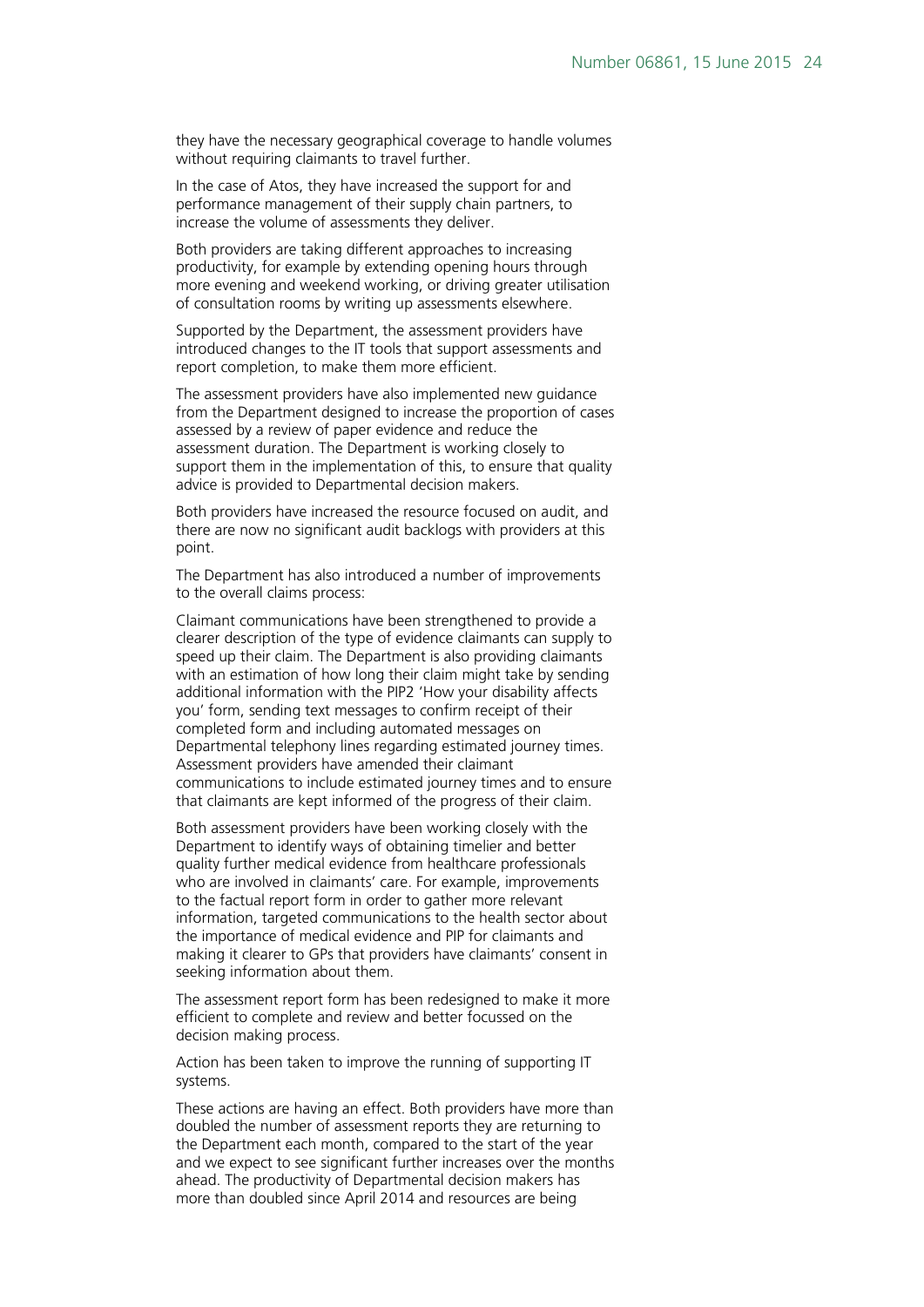increased to clear the growing number of assessment reports being returned to the Department.

The Department is continuing to look at its processes and is working with both assessment providers to identify further improvements. For example, expanding the teams responsible for the performance management of the assessment providers, with these teams increasingly operating from provider sites. This will enable closer working and improve communication channels between the assessment providers and the Department.

The Department continues to engage with disability organisations through the Implementation Stakeholder Forum (ISF) and has already set up a PIP Improvement Working Group to focus on longer term PIP future strategic design.

<span id="page-24-0"></span>Further information on the above measures and their impact is given in the transcript of the Work and Pensions Committee's one-off evidence session with the Minister for Disabled People, Mark Harper, and the DWP's Director General of Operations, Noel Shanahan, on 10 September 2014.[41](#page-24-0)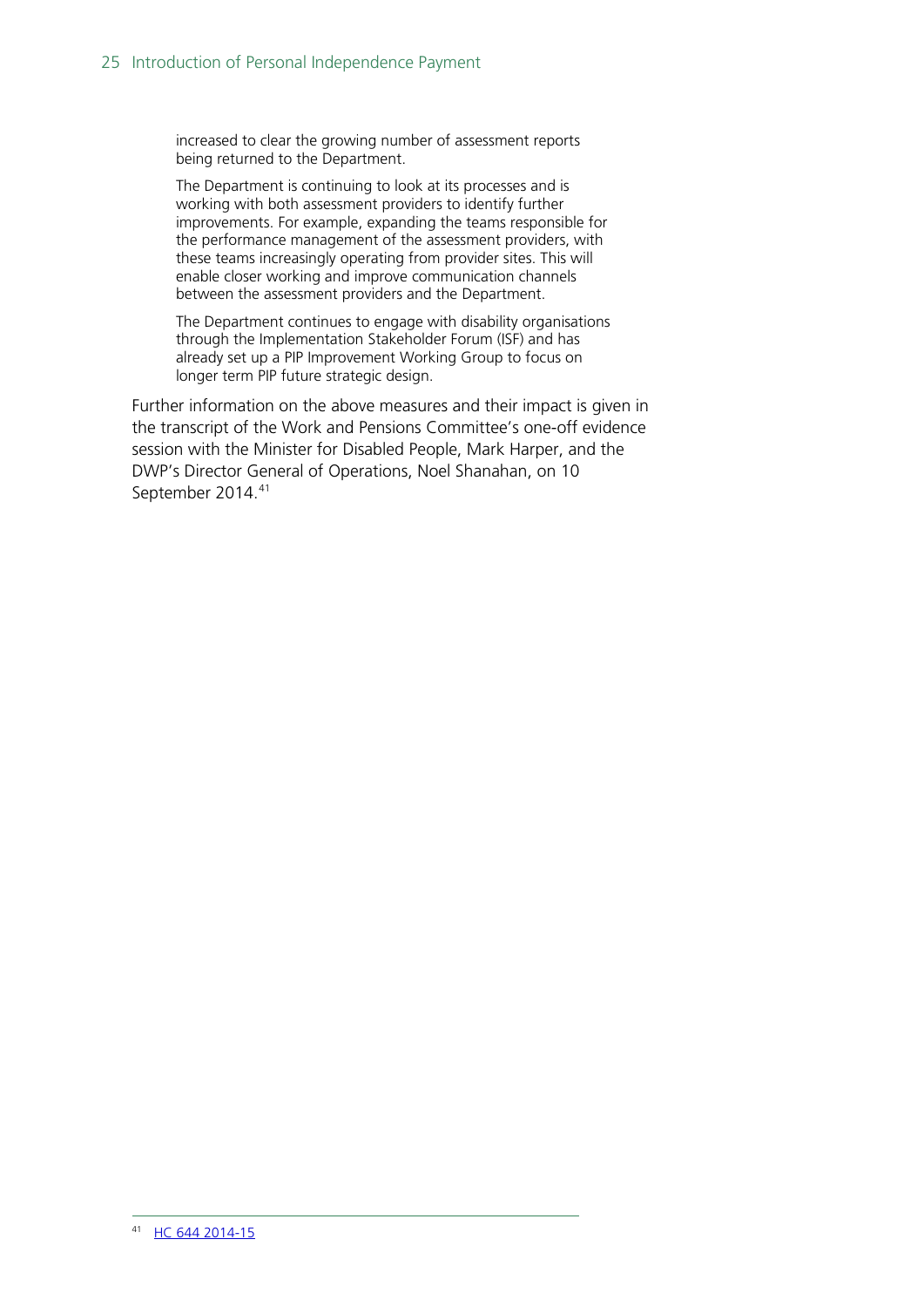## <span id="page-25-0"></span>9. Statistics

### <span id="page-25-1"></span>9.1 Claims and outcomes

The DWP publishes [quarterly 'experimental' statistics](https://www.gov.uk/government/collections/personal-independence-payment-statistics%23pip-quarterly-experimental-official-statistics) on the volume of PIP **registrations** (new claims received), **clearances** (where a decision on a claim has been made, or where the claim was withdrawn) and the **award rate** (the percentage of clearances resulting in an award).<sup>[42](#page-25-2)</sup>

The latest (ad-hoc) release shows that between 8<sup>th</sup> April 2013 and 31<sup>st</sup> March 2015:

- 774,800 PIP new claims had been registered, 648,100 new claims had been cleared and an award was made in 52% of cleared cases;
- 123,700 DLA claimants had been registered for PIP reassessment, 96,000 reassessment cases had been cleared and an award was made in 77% of cleared cases.

#### **PIP applications - volume of registrations and clearances, and % award rates, Great Britain**

|                                   | <b>New Claims</b> |        |         |                 | <b>Reassessments</b> |         |  |  |
|-----------------------------------|-------------------|--------|---------|-----------------|----------------------|---------|--|--|
|                                   | Normal<br>Rules   | SRTI   | All     | Normal<br>Rules | SRTI                 | All     |  |  |
| 8 April 2013 to 31 January 2015   |                   |        |         |                 |                      |         |  |  |
| Registrations                     | 663,400           | 28,900 | 692,400 | 101,200         | 1.200                | 102,400 |  |  |
| Clearances                        | 502,900           | 33,800 | 536,600 | 69,600          | 1,500                | 71,100  |  |  |
| Award rates (including withdrawn) | 49%               | 96%    | 52%     | 77%             | 96%                  | 77%     |  |  |
| Award rates (excluding withdrawn) | 51%               | 99%    | 54%     | 78%             | 100%                 | 79%     |  |  |
| 8 April 2013 to 31 March 2015     |                   |        |         |                 |                      |         |  |  |
| Registrations                     | 742,800           | 32,100 | 774,800 | 122,100         | 1,600                | 123,700 |  |  |
| Clearances                        | 610,800           | 37,300 | 648,100 | 94,000          | 1,900                | 96,000  |  |  |
| Award rates (including withdrawn) | 49%               | 96%    | 52%     | 76%             | 96%                  | 77%     |  |  |
| Award rates (excluding withdrawn) | 51%               | 99%    | 54%     | 77%             | 99%                  | 78%     |  |  |

Notes and definitions:

Reassessments - formerly claimants of DLA aged 16 to 64, who were reassessed to determine PIP entitlement.

SRTI = Special Rules for the Terminally Ill

Registration: The claimant has completed the initial PIP claim process.

Clearances: all applications that have reached an outcome (award, disallowance or withdrawal) and reflect outcomes prior to any reconsideration and appeal action.

Award: The Department has made the decision to award PIP.

Disallowance: The Department has made the decision not to award PIP.

Withdrawal: The claimant has withdrawn the claim prior to a decision being made.

Sources:

<span id="page-25-2"></span> $\overline{a}$ 

[DWP Personal Independence Payment: April 2013 to January 2015, Gov.uk](https://www.gov.uk/government/collections/personal-independence-payment-statistics%23pip-quarterly-experimental-official-statistics) [DWP Personal Independence Payment: data to March 2015](https://www.gov.uk/government/statistics/personal-independence-payment-data-to-march-2015)

The following chart shows, for new claims only, the number of registrations and clearances in each month since PIP was introduced.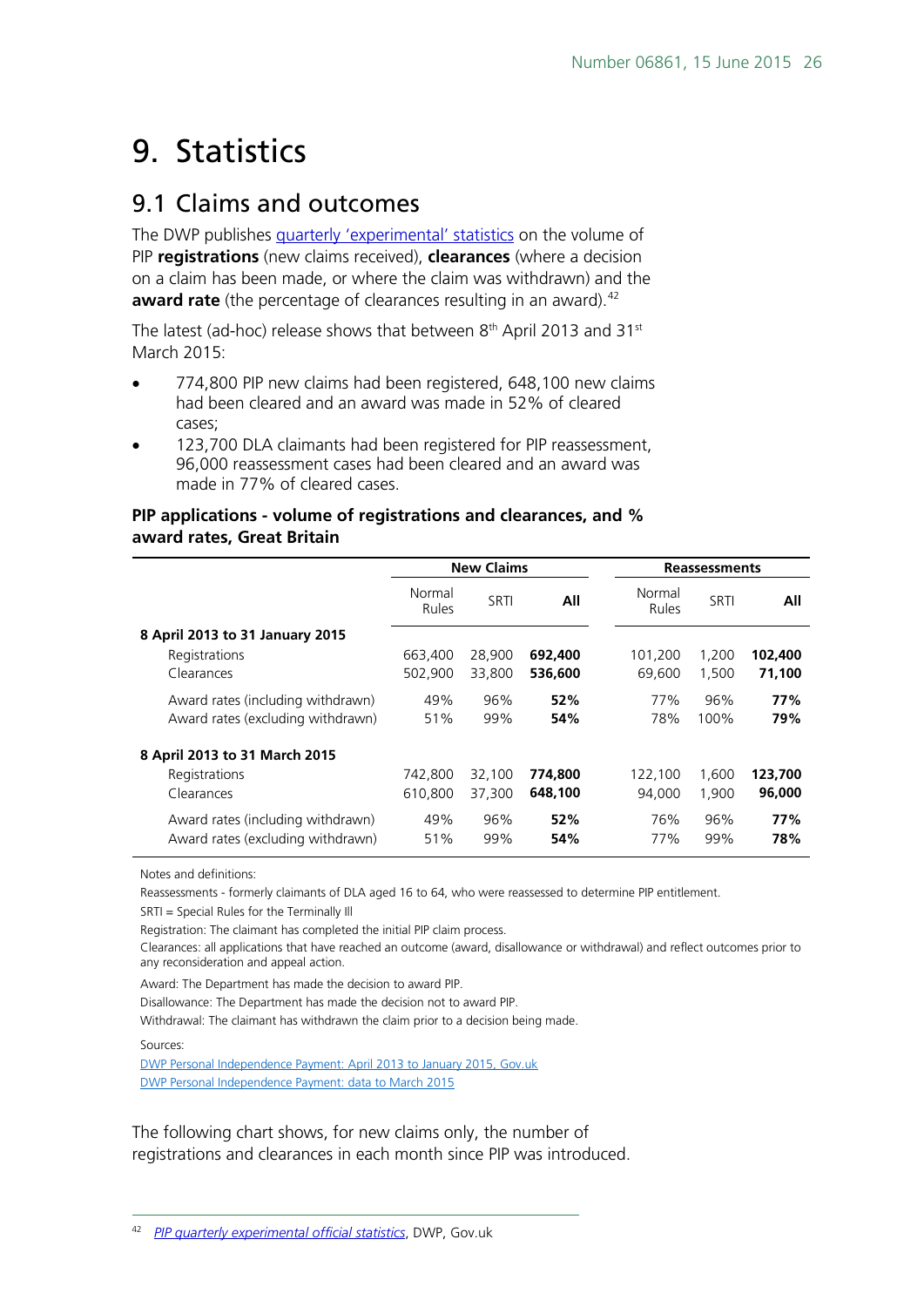The volume of clearances has increased substantially since May 2014. January 2015 saw the highest monthly number of clearances – 64,500.



PIP new claim registrations and clearances per month, Great Britain

Source: DWP Personal Independence Payment official statistics: Apr 2013 to Mar 2015, table 1 and 2A. Note: 'clearances' comprise the following outcomes: benefit awarded, benefit disallowed, claim withdrawn.

The next chart shows the outcome from PIP "clearances" each month.



#### PIP new claim clearances by type/outcome, Great Britain

Up to and including March 2015 there had been a total of 610,800 clearances under the normal rules, of which 299,000 (49%) were awards, and 289,000 (47%) were "disallowances" (ie refusals).

In addition there were 37,300 clearances under the special rules for terminally ill people. Of these, 35,700 (96%) resulted in an award and only around 100 were disallowed.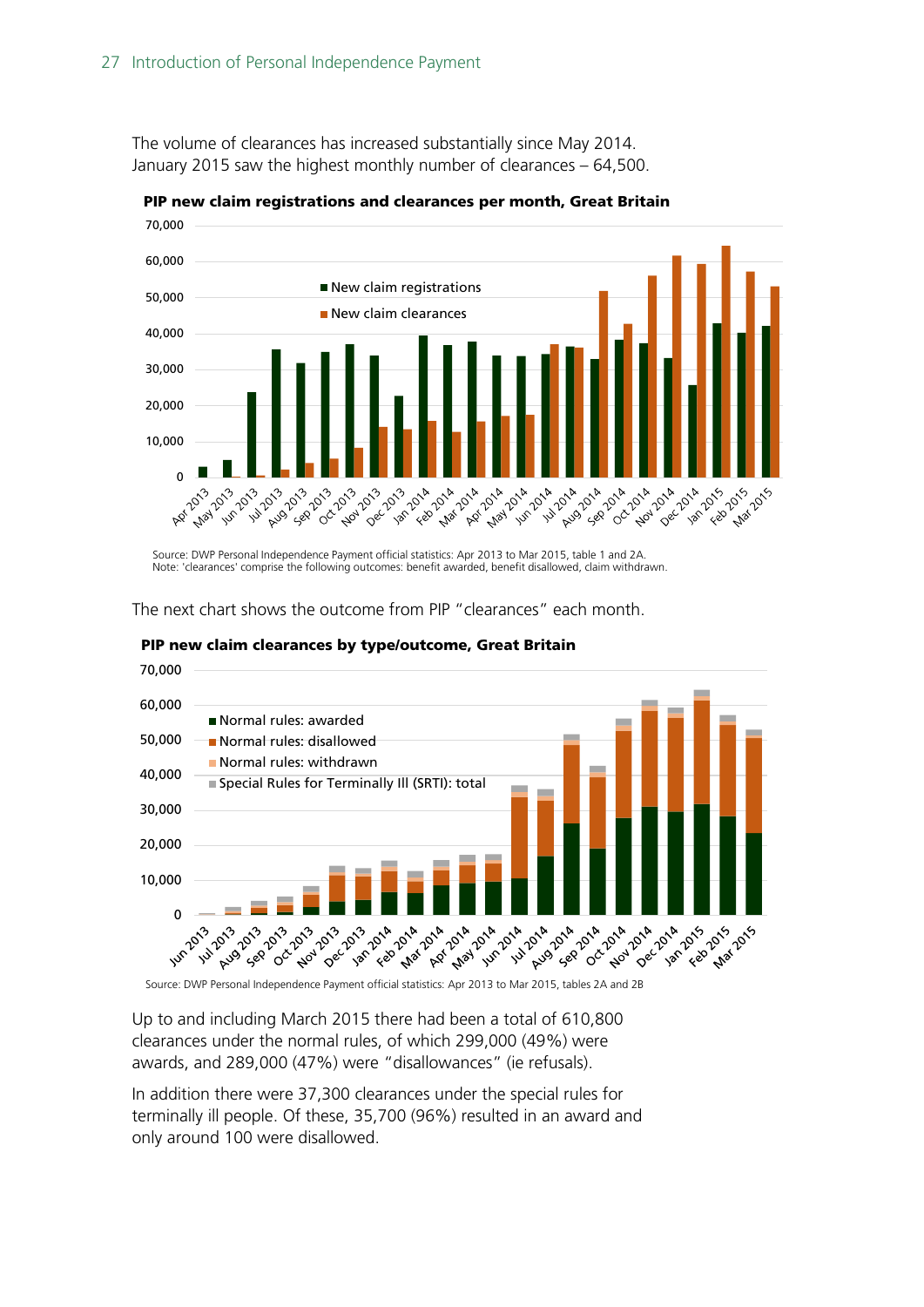Further data on the claims process, including registration and clearance volume by Parliamentary constituency, are available at GOV.UK.<sup>43</sup>

### <span id="page-27-0"></span>9.2 Waiting times

The DWP's [May 2015 ad-hoc release](https://www.gov.uk/government/statistics/personal-independence-payment-data-to-march-2015) of PIP data provides the latest provisional data on the number of weeks taken to complete the various stages of the PIP claim process.<sup>[44](#page-27-2)</sup>

The chart below shows the key data on the median time taken to complete the end-to-end claimant journey from initial registration to DWP decision and, within this, the median time taken between referral to a medical assessment provider to DWP decision.

The median clearance time for new claims peaked at 41 weeks in respect of claims cleared in July 2014; it has since fallen to 15 weeks (in respect of claims cleared in March 2015).

The median clearance time for reassessment cases peaked at 32 weeks in August and September 2014, falling to 11 weeks by March 2015.

#### PIP normal-rules claims: average actual clearance times (AACT) - median number of weeks between registration/referral to assessment provider (AP) and DWP decision



and outstanding times; and outstanding claims - up to March 2015 (Great Britain). Note: AP = Assessment provider.

<sup>43</sup> *[PIP quarterly experimental official statistics](https://www.gov.uk/government/collections/personal-independence-payment-statistics%23pip-quarterly-experimental-official-statistics)*, DWP, Gov.uk

-

<span id="page-27-2"></span><span id="page-27-1"></span><sup>44</sup> DWP[, Personal Independence Payment: data to March 2015](https://www.gov.uk/government/statistics/personal-independence-payment-data-to-march-2015)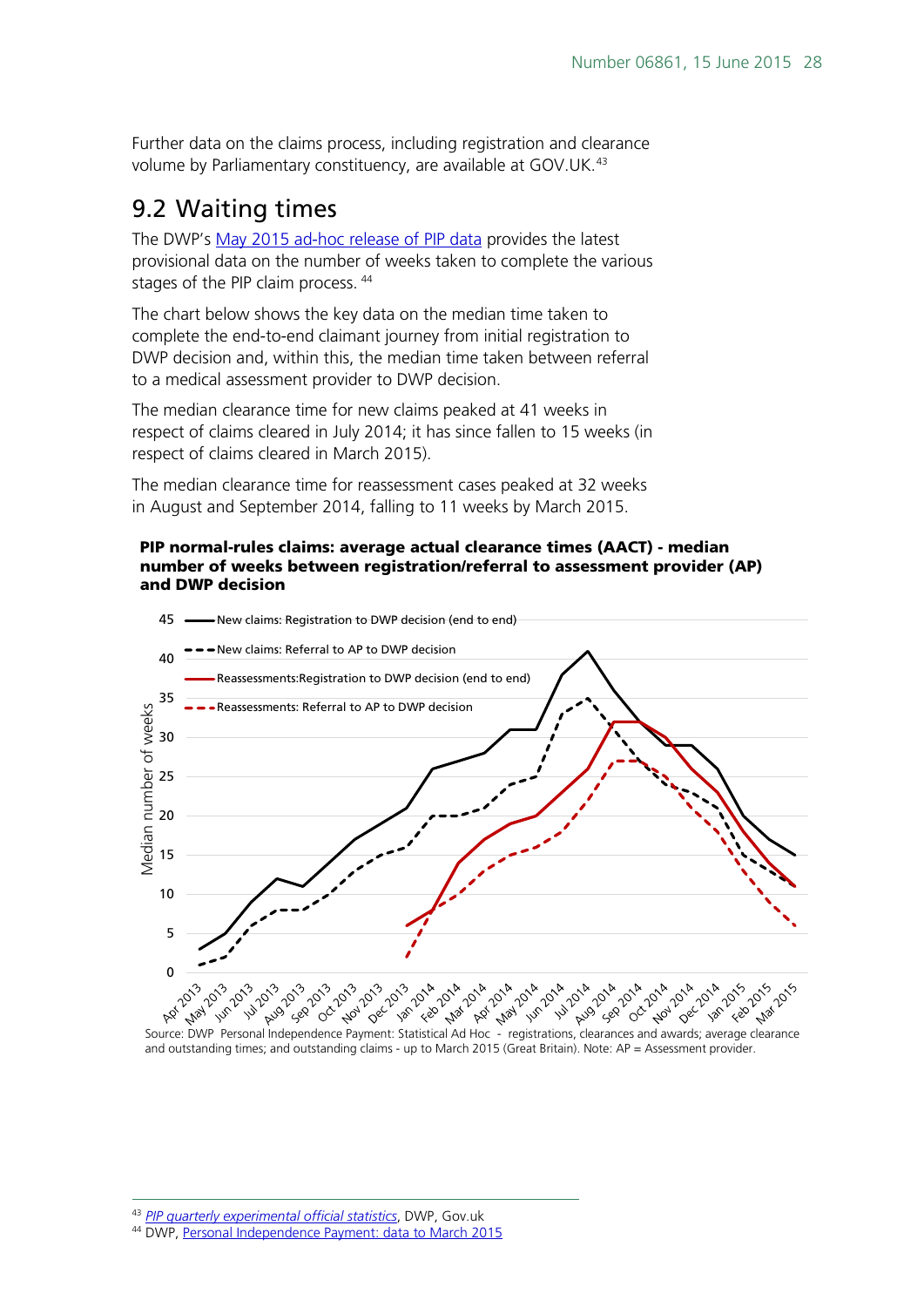### <span id="page-28-0"></span>9.3 Caseload

As of 31 January 2015, the total caseload of PIP recipients was 342,808.

#### **Personal Independence Payment (PIP) caseload (cases in payment), January 2015, Great Britain**

| <b>Mobility award level</b> |                          |         |           |          |          |  |  |  |
|-----------------------------|--------------------------|---------|-----------|----------|----------|--|--|--|
|                             |                          |         | of which: |          |          |  |  |  |
|                             |                          | Total   | Enhanced  | Standard | Nil      |  |  |  |
|                             | Daily Living award level |         |           |          |          |  |  |  |
|                             | <b>Total</b>             | 342,808 | 129,692   | 102,234  | 110,874  |  |  |  |
| of which:                   | Enhanced                 | 182,593 | 97.013    | 36,071   | 49,503   |  |  |  |
|                             | Standard                 | 130,516 | 25,315    | 43.859   | 61,346   |  |  |  |
|                             | Nil                      | 29,689  | 7,365     | 22,303   | $\cdots$ |  |  |  |
| Sources:                    | <b>DWP Stat-xplore</b>   |         |           |          |          |  |  |  |

Note: Figures are adjusted for confidentiality purposes. Components may not sum to totals as a result.

.. A small number of cases are recorded as nil for mobility and daily living, or have unknown award.

The table below shows the pace at which PIP is replacing DLA among 16- to 64-year-olds. By November 2014, PIP accounted for 11.9% of all disability claims (DLA or PIP) in payment to 16- to 64-year-olds in Great Britain. 5.2% of the population aged 16-64 were in receipt of either DLA or PIP.

#### **PIP and DLA – cases in payment, aged 16 and over, Great Britain**

|          | PIP cases in payment<br>(monthly data) |                     |              |                            | <b>DLA cases in payment</b><br>(quarterly data) |                                  | <b>PIP &amp; DLA cases in</b><br>payment, age 16-64 |                                                              |
|----------|----------------------------------------|---------------------|--------------|----------------------------|-------------------------------------------------|----------------------------------|-----------------------------------------------------|--------------------------------------------------------------|
|          | 16-64                                  | 65 and<br>over      | <b>Total</b> | 16-64                      | 65 and<br>over                                  | <b>Total</b><br>(adults<br>$16+$ | of<br>which:<br><b>PIP</b>                          | PIP or DLA<br>as % of<br>total GB<br>population<br>age 16-64 |
| Apr 2013 | 29                                     | 0                   | 29           |                            |                                                 |                                  |                                                     |                                                              |
| May 2013 | 255                                    | $\mathsf{O}\xspace$ | 254          | 2,014,360                  | 933,250                                         | 2,947,620                        | 0.0%                                                | 5.1%                                                         |
| Jun 2013 | 655                                    | $\overline{7}$      | 657          |                            |                                                 |                                  |                                                     |                                                              |
| Jul 2013 | 2,034                                  | 10                  | 2,048        |                            |                                                 |                                  |                                                     |                                                              |
| Aug 2013 | 3,929                                  | 25                  | 3,954        | 1,991,150                  | 941,490                                         | 2,932,650                        | 0.2%                                                | 5.0%                                                         |
| Sep 2013 | 6,314                                  | 53                  | 6,365        |                            |                                                 |                                  |                                                     |                                                              |
| Oct 2013 | 9,501                                  | 76                  | 9,574        |                            |                                                 |                                  |                                                     |                                                              |
| Nov 2013 | 14,633                                 | 131                 | 14,763       | 1,960,270                  | 946,730                                         | 2,907,000                        | 0.7%                                                | 5.0%                                                         |
| Dec 2013 | 19,961                                 | 183                 | 20,148       |                            |                                                 |                                  |                                                     |                                                              |
| Jan 2014 | 28,331                                 | 297                 | 28,622       |                            |                                                 |                                  |                                                     |                                                              |
| Feb 2014 | 36,595                                 | 391                 | 36,989       | 1,930,750                  | 951,330                                         | 2,882,070                        | 1.9%                                                | 4.9%                                                         |
| Mar 2014 | 47,363                                 | 547                 | 47,905       |                            |                                                 |                                  |                                                     |                                                              |
| Apr 2014 | 59,130                                 | 713                 | 59,840       |                            |                                                 |                                  |                                                     |                                                              |
| May 2014 | 71,659                                 | 919                 | 72,573       | 1,902,230                  | 956,940                                         | 2,859,160                        | 3.6%                                                | 5.0%                                                         |
| Jun 2014 | 85,179                                 | 1,163               | 86,341       |                            |                                                 |                                  |                                                     |                                                              |
| Jul 2014 | 105,095                                | 1,572               | 106,664      |                            |                                                 |                                  |                                                     |                                                              |
| Aug 2014 | 137,516                                | 2,217               | 139,733      | 1,871,920                  | 962,310                                         | 2,834,250                        | 6.8%                                                | 5.1%                                                         |
| Sep 2014 | 165,942                                | 2,804               | 168,744      |                            |                                                 |                                  |                                                     |                                                              |
| Oct 2014 | 204,308                                | 3,455               | 207,762      |                            |                                                 |                                  |                                                     |                                                              |
| Nov 2014 | 246,664                                | 4,181               | 250,849      | 1,828,480                  | 964,990                                         | 2,793,460                        | 11.9%                                               | 5.2%                                                         |
| Dec 2014 | 288,200                                | 4,870               | 293,065      |                            |                                                 |                                  |                                                     |                                                              |
| Jan 2015 | 337,088                                | 5,719               | 342,808      |                            |                                                 |                                  |                                                     |                                                              |
| Sources: | <b>DWP Stat-xplore</b>                 |                     |              | <b>DWP Tabulation Tool</b> |                                                 |                                  |                                                     |                                                              |

Note: Statistical disclosure control has been applied to the PIP data to avoid the release of confidential data. Components may not sum to totals as a result. DLA figures are rounded to the nearest 10 - components may not sum to totals as a result.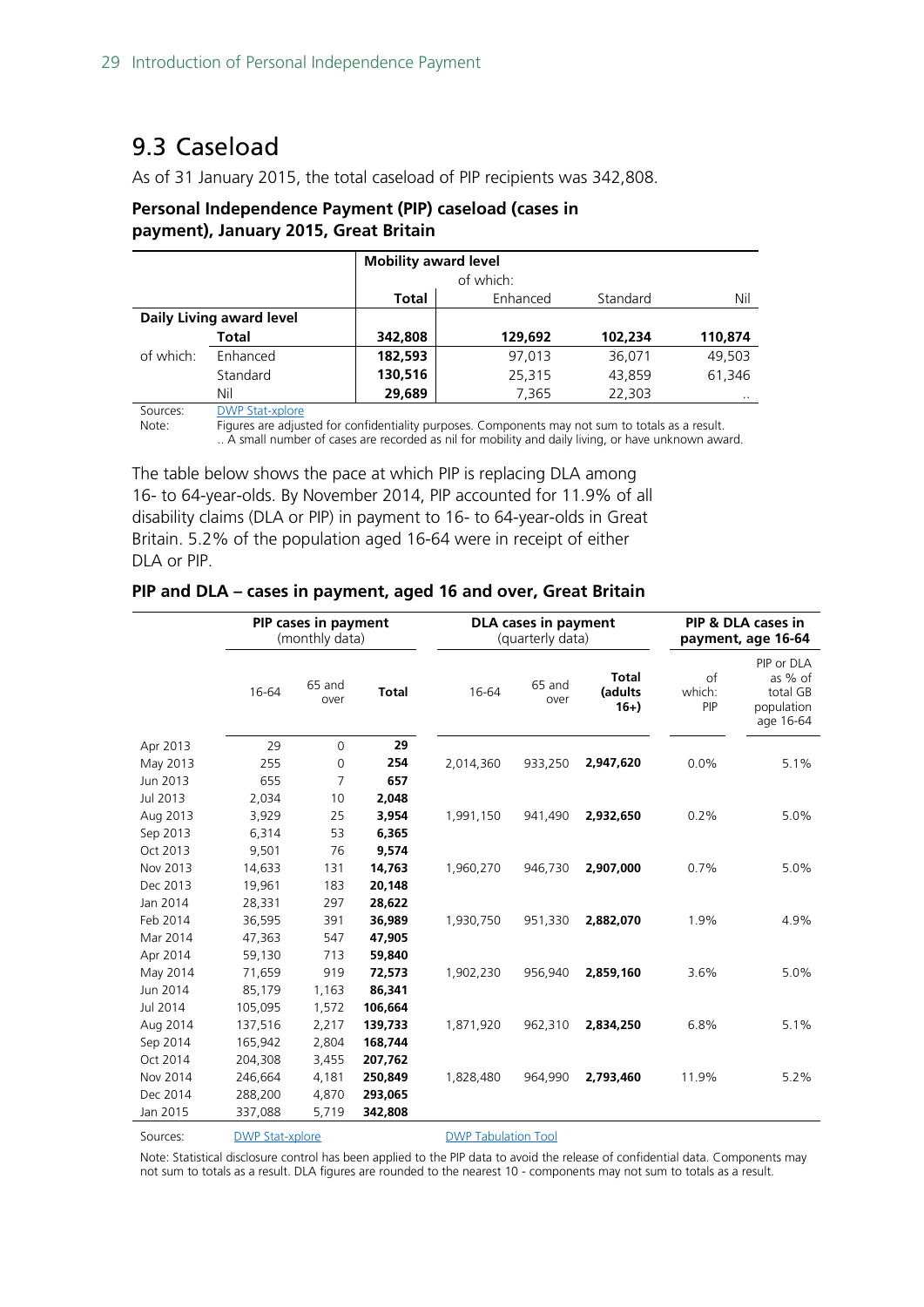### <span id="page-29-0"></span>10. Dealing with delays to PIP claims

There is no legal requirement for completing any action on a claim for PIP within a specified time.

Alternative sources of help for people experiencing financial difficulties because of delays processing their claim for PIP may be limited. In response to a parliamentary question on the Government's policy on offering interim payments to PIP pending a decision on their claim, the former Minister for Disabled People said in a Written Answer on 26 June 2014:

We are committed to ensuring personal independence payment claimants receive high quality, objective, fair and accurate assessments. Any delays experienced by new claimants will not affect the date from which they are awarded PIP, as successful claims will be backdated. There is no policy or legislative basis on which to provide interim payments.<sup>[45](#page-29-1)</sup>

In extreme cases, people may be able to get help from their local [welfare assistance scheme](http://www.cpag.org.uk/lwas) (or the equivalent schemes in Wales and Scotland). However, the criteria for receiving assistance vary from scheme to scheme, and if an individual is able to get help it is unlikely to be in the form ongoing financial assistance.

Other than in cases involving claims from terminally-ill people under the "Special Rules", the DWP has no official policy or process to "fasttrack" claims from people with particular conditions or acute needs, or those experiencing extreme hardship as a result of PIP delays.

In a Westminster Hall debate on PIP on 1 July 2014 however, the then Minister for Disabled People, Mike Penning, repeated the statement he had made several times previously that Members of Parliament with constituents waiting an "unacceptable" length of time for a PIP decision should write to him:

I say at the outset that if any Member of the House has constituents who are waiting for PIP for an unacceptable length of time, then, like many colleagues in this House, they should write to me... I cannot promise that that will resolve the situation instantaneously. I am not even certain at times that my intervention will give them the result that they want, but at least I will be aware of the situation, and we can look carefully into the detail of what has gone on. The point I want to make is that people should not be afraid. Nothing that they say to their MP, and nothing in the correspondence that comes to me, would have any effect on the speed or the decision, and that is absolutely crucial. If I put nothing else on the record today, that is very important.<sup>[46](#page-29-2)</sup>

As to what welfare benefits advisers generally can do to help expedite PIP claims, a recent article from the Child Poverty Action Group's *Welfare Rights Bulletin* states that possible avenues include assisting the

-

<span id="page-29-1"></span><sup>45</sup> HC Deb 26 June 2014 c325w

<span id="page-29-2"></span><sup>46</sup> HC Deb 1 July 2014 c221WH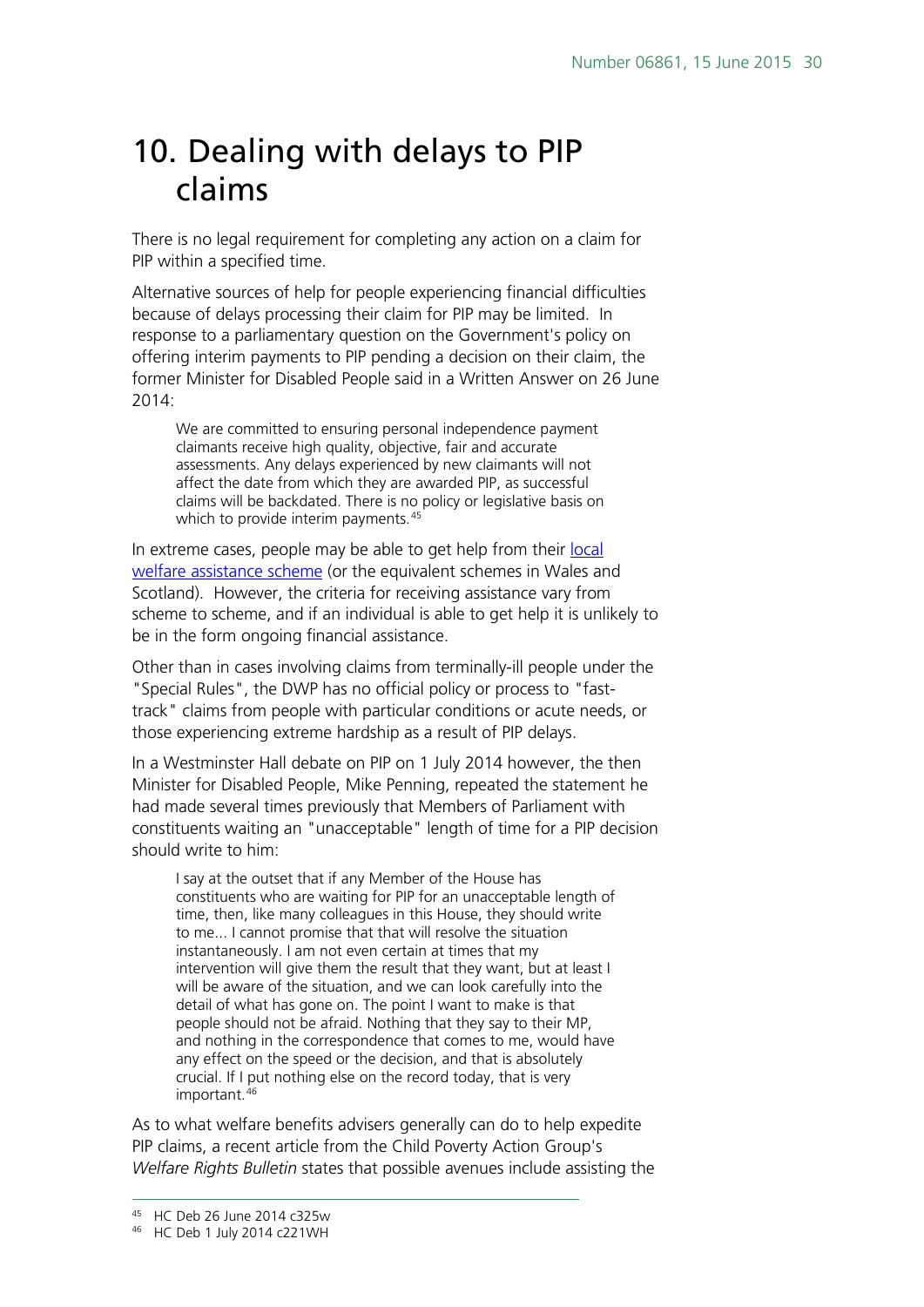claimant to make a formal complaint (to the assessment provide, to the DWP, or to both), looking at whether evidence is available (or might be obtained) to enable DWP to make a decision on the claim without the person having to attend a face-to-face assessment, or, in the most extreme cases, threatening judicial review.<sup>[47](#page-30-0)</sup>

The Department for Work and Pensions has a scheme which offers "special payments" on an extra-statutory basis to people who have been affected by maladministration. This could potentially help people affected by long delays in processing PIP claims. The aim of the scheme is to put people back into the financial position they would have been in had the error not happened. Further information is given in the DWP publication [Financial Redress for Maladministration: Special Payment](https://www.gov.uk/government/publications/compensation-for-poor-service-a-guide-for-dwp-staff)  [Scheme: Policy and Guiding Principles.](https://www.gov.uk/government/publications/compensation-for-poor-service-a-guide-for-dwp-staff)

<span id="page-30-0"></span><sup>47</sup> Jon Shaw, ["PIP: process, problems and pragmatism,](http://cpag.org.uk/content/pip-process-problems-and-pragmatism)" *Welfare Rights Bulletin,* Issue 240, June 2014 -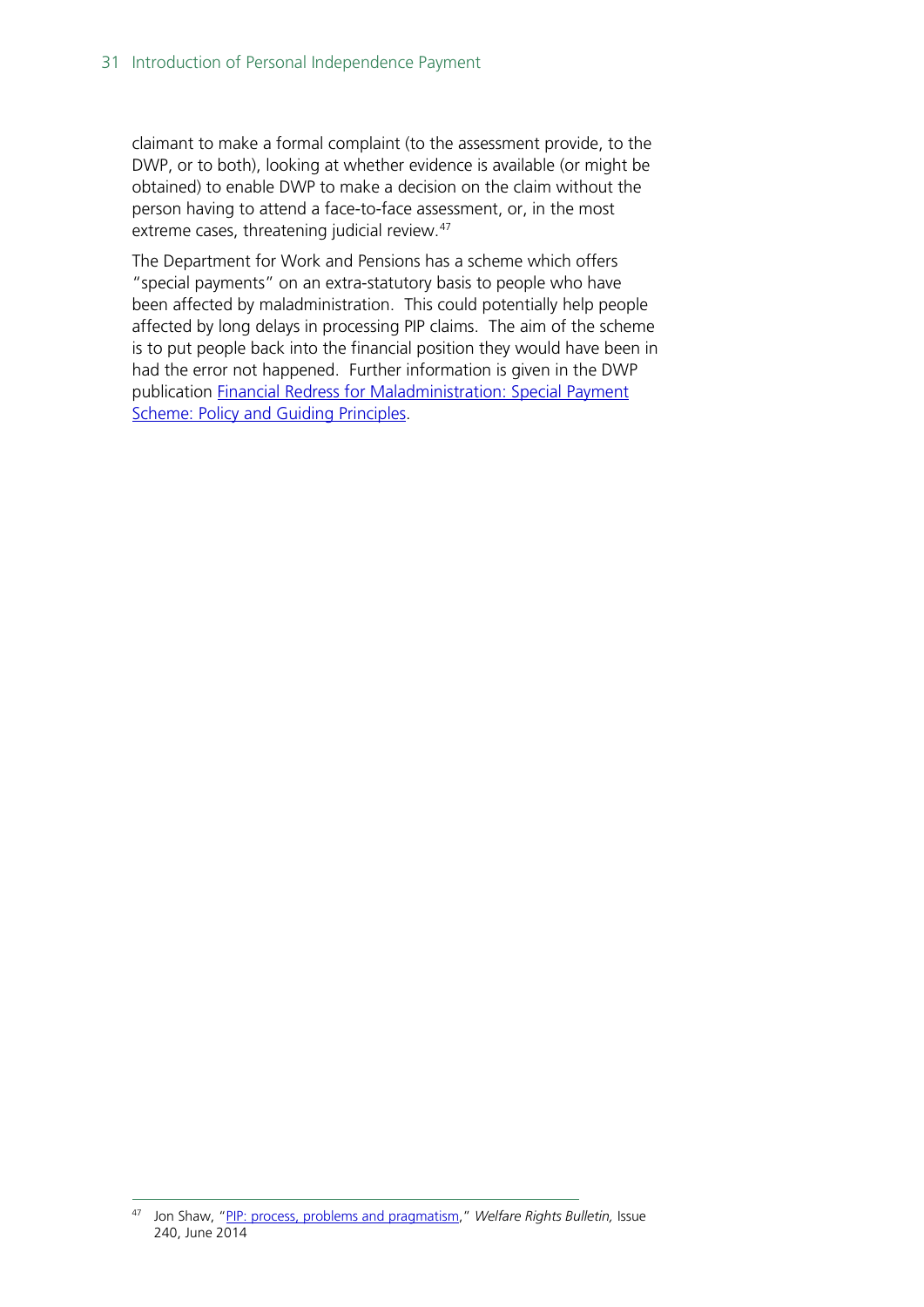## <span id="page-31-0"></span>11. High Court ruling on 5 June 2015

On 5 June the High Court ruled that the delays in determining two Personal Independence Payment claims were unacceptable and unlawful.[48](#page-31-1) The first claimant had submitted a PIP claim in September 2013 and received a decision in October 2014, while the second had claimed PIP in February 2014 and had a decision in December 2014. The Zacchaeus 2000 Trust – an anti-poverty charity working in London – had also intervened in the case, providing the court with six case studies in which the shortest time for determination was seven months, and one claimant was still waiting for determination after twelve months.

The claimants had challenged the legality of the DWP's processing of their PIP claims in three grounds:

- that it breached the duty on the part of DWP to act within a reasonable time;
- that it breached the Article 6 of the European Convention on human Rights (the right to s fair hearing within a reasonable time); and
- that is breached Article 1 ECHR (right to peaceful enjoyment of possessions)

In her judgment, Mrs Justice Patterson held that the claimants' human rights had not been breached. However, the delays experienced by the claimants were "not only unacceptable, as conceded by the defendant, but ...unlawful."<sup>49</sup> This was for a number of reasons:

i) Both claimants' cases called for expeditious consideration. They each suffered from significant disabilities (as set out above). They were each properly to be regarded as amongst the most vulnerable in society.

ii) The first claimant was classified as a person requiring additional support early on in the process of her claim. Yet the system then in operation required her to travel some distance to a face to face assessment on two separate occasions when she had explained her difficulty in travelling. It took more than one year after she initially contacted DWP for sufficient details to be obtained over the telephone to enable her claim to be considered and determined.

iii) For the second claimant similar considerations, although less extreme, applied from the moment of claim until the determination some ten months later.

iv) The NAO report of February 2014 clearly identified backlogs at each stage of the claimant process. It found also that the defendant had adopted a challenging timetable and had not fully assessed the performance of its proposed systems for starting the national roll out of the claim in 2013. Insufficient time had been allowed to resolve the problems before extending the scheme in October 2013.

<span id="page-31-1"></span><sup>48</sup> [R \(on the application of\) \(1\) MS C and \(2\) MR W -v-](http://www.bailii.org/ew/cases/EWHC/Admin/2015/1607.html) Secretary of State for Work and [Pensions and Others; \[2015\] EWHC 1607 \(Admin\)](http://www.bailii.org/ew/cases/EWHC/Admin/2015/1607.html) -

<span id="page-31-2"></span><sup>49</sup> Ibid. para 93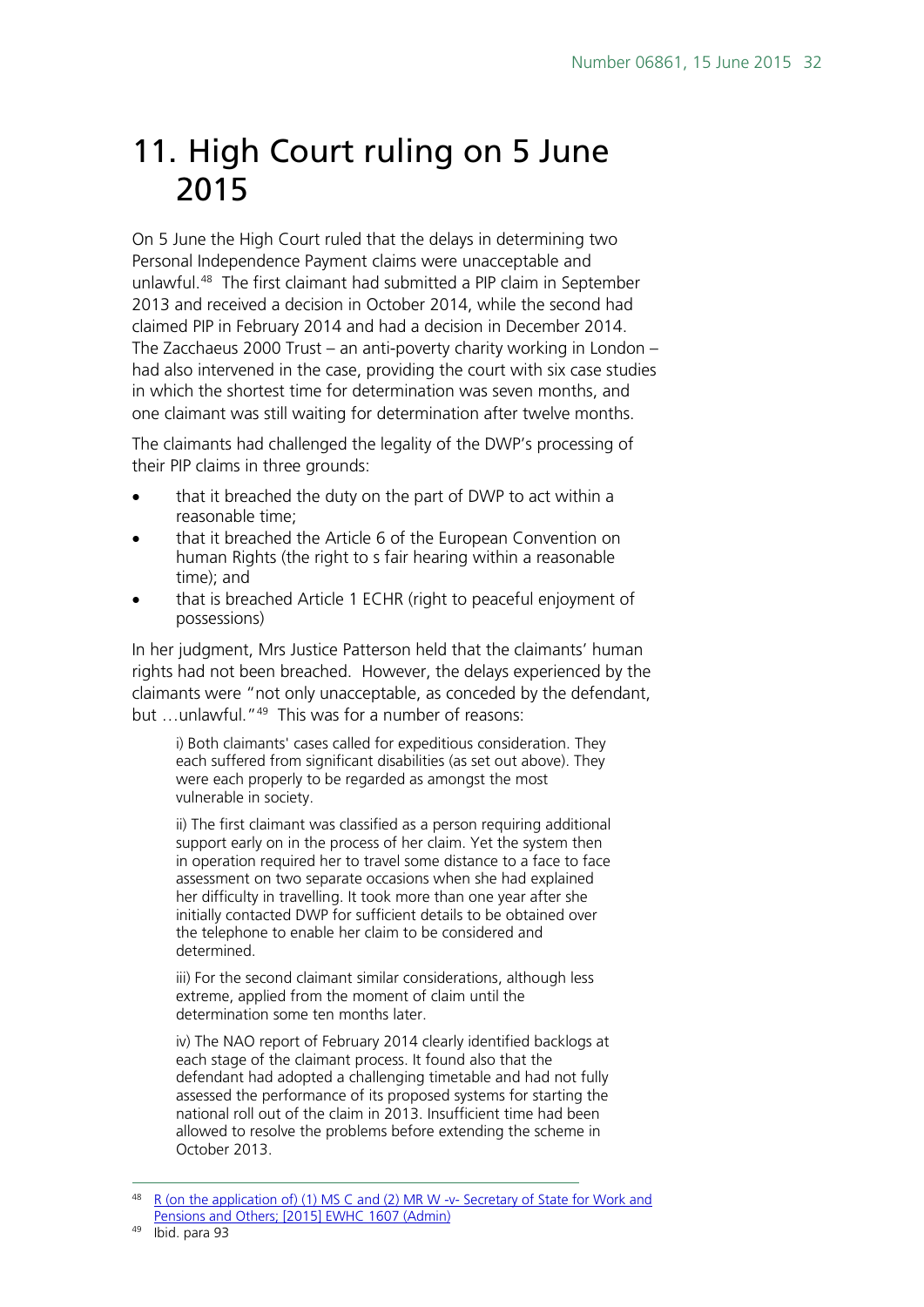v) Assessment providers at that time were struggling with both capacity and capability to carry out the assessments. To require the first claimant to attend a face to face assessment on two separate occasions was both inappropriate, caused her considerable distress and was irrational in her circumstances.

vi) The Public Account Committee's findings in their report, of June 2014, were that the failure to pilot the scheme and assumptions made for the assessment process were both unsubstantiated and wrong.

vii) The Minister's evidence to the DWP Select Committee in September 2014 accepted that 16 weeks was not an acceptable length of time because, amongst other factors, of the impact it would have on someone who had developed a disability.

viii) The prejudice and distress of both claimants of having to wait for the protracted period of time to have their claims determined was considerable and unnecessary.

ix) The reasons for the delay are set out earlier and are contained in the reports of the Parliamentary Select Committees, the NAO and the report of the independent examiner, Mr Gray. Although the defendant uses the scale of the implementation that it had to grapple with as a point in its favour it overlooks the fact that the point also operates the other way as explained in (x) below. It was incumbent upon the defendant also to address failings identified by itself and by the Select Committees and the independent report.

x) The defendant did identify steps to be taken and has implemented procedures which appear to be reducing the backlog and making the system increasingly efficient and fit for purpose. I recognise that the Secretary of State has been dealing with hundreds of thousands of applications and will have to deal with some 1.5 million more applicants when the full system of PIP is rolled out. The scale of the project is a cogent factor in the defendant's favour but it has to be balanced against the fact that the PIP scheme is intended for the most vulnerable members of society and fit for purpose has to be construed with that service user in mind. It is important, therefore, that the system introduced and operated is accessible to its service users and efficient.

xi) Whilst the steps that the defendant has taken are a significant and weighty material consideration they cannot excuse, in my judgment, the handling of the claims of the two instant claimants when an effective system of operation of PIP benefit should have resulted in an award to each claimant significantly earlier in 2014. In acting as it did in their individual cases the defendant acted in a way that was unreasonable in the sense of being irrational.

xii) Back payments are an important step but do not provide a complete answer to the unnecessary stress that the prolonged delays that occurred in each of these two cases undoubtedly caused.[50](#page-32-0)

Mrs Justice Patterson said that, in her judgment, the most appropriate form of relief was to grant a declaration of unlawfulness in relation to both claimants, and that it was not appropriate to treat the claimants' cases as test cases. Mrs Justice Patterson said:

<span id="page-32-0"></span>It would be inappropriate to grant a declaration in wider terms because of the considerable variations in individual circumstances.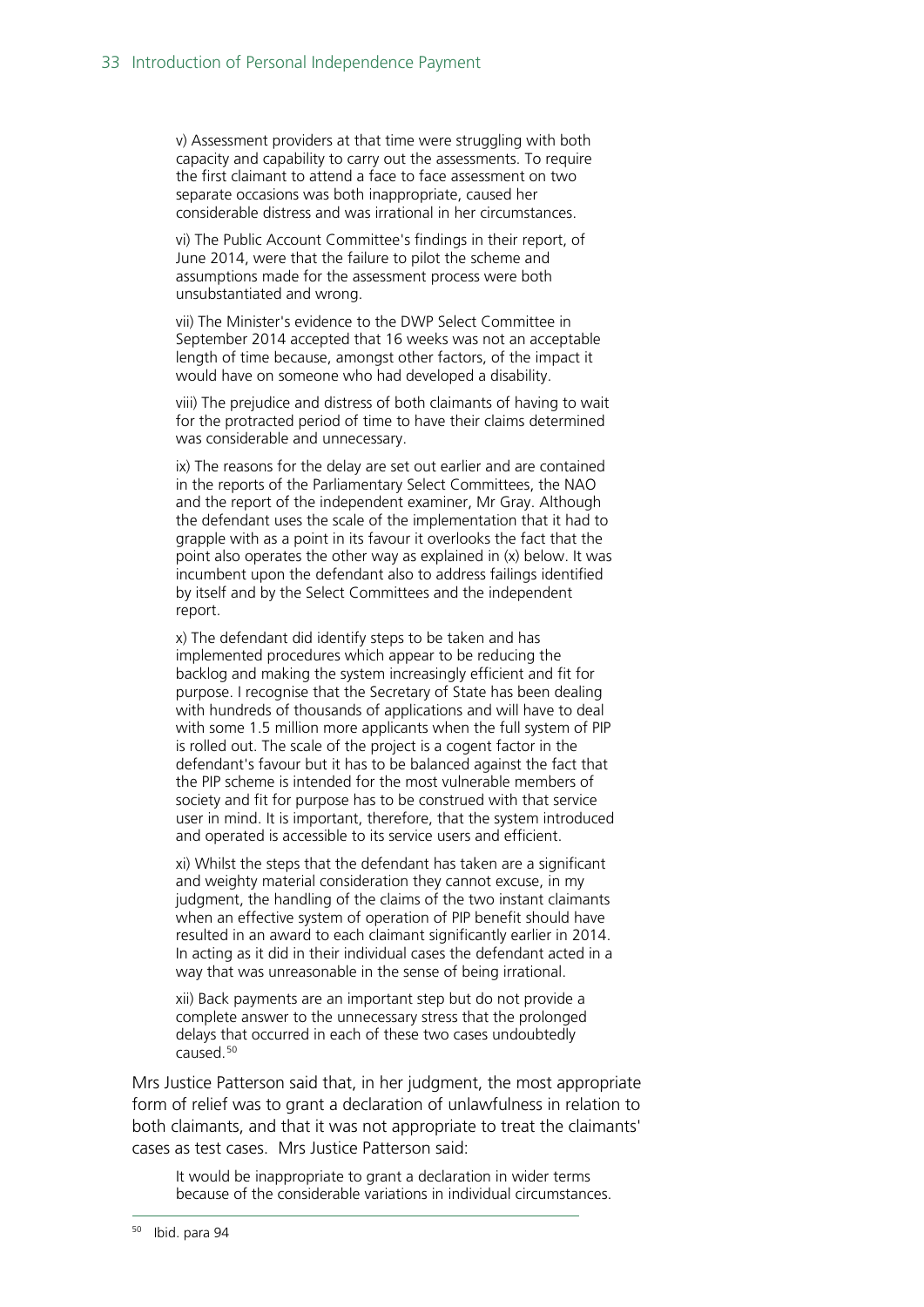I do not think it is the role of the Court to give guidance in a situation which has been evolving and with which the defendant now appears to be grappling in a way which is entirely appropriate. Further, as I have recognised…, the situation has changed and continues to change over time.<sup>[51](#page-33-0)</sup>

In a press release issued following the judgment, the law firm which represented the claimants, Irwin Mitchell, called on the Government to rethink its plans for the wider rollout of PIP:

Following the decision the legal team at Irwin Mitchell is now calling on the DWP to seriously reconsider its planned wider rollout of PIP to nearly 1.5 million DLA recipients in October and also establish an effective scheme to ensure the thousands of people already affected by the delays receive some form of redress for the problems they have faced, without needing to go to court.<sup>[52](#page-33-1)</sup>

In an article responding to the judgment, the Minister for Disabled People, Justin Tomlinson, highlighted the "massive improvements" that had been made, but acknowledged that the case was a "stark reminder of past failure." He continued:

It is true that some people have faced unacceptable delays waiting for PIP assessments. It is something the government has acknowledged many times, and something the judge confirmed in her ruling. And getting support to those in need as quickly as possible is really important.

The government was keen to launch PIP because it offers so much more than Disability Living Allowance (DLA) which it replaces. It targets support to those who need it most and considers needs arising from all impairments equally and consistently.

But the assessments took longer than expected as we rightly wanted to be as thorough as possible and give claimants time to discuss how their condition affected their everyday life. In that context, the infrastructure could not cope.

All PIP awards are backdated to the time of the claim, so ultimately no-one has suffered financial loss as a result of a delay. Nevertheless, the fact that this happened is a matter of great regret, and something for which we have apologised.

The most important thing when mistakes are made is to learn from them and put things right quickly. All I ask is for those who criticise the errors to also recognise the swift action we have taken to address them.

This was not mere tinkering. We doubled the number of staff working on PIP and we drove the assessment providers to make radical improvement to their service.

Today, the assessment providers employ almost 4 times more health professionals than they did in early 2014. Meanwhile, new assessment centres have been opened to reduce claim processing times and reduce the distance many claimants need to travel.

The average new PIP claimant now waits only 7 weeks for an assessment and the number of claims in the system at any one time is sustainable. We are in a good position to build on the

-

<span id="page-33-1"></span><span id="page-33-0"></span> $51$  Ibid. para 141

<sup>52</sup> Irwin Mitchell, [Government 'Must Urgently Rethink National PIP Rollout' After](http://www.irwinmitchell.com/newsandmedia/2015/june/government-must-urgently-rethink-national-pip-rollout-after-disability-as-delays-ruled-unlawful-jq-703862)  [Disability Assessment Delays Ruled Unlawful,](http://www.irwinmitchell.com/newsandmedia/2015/june/government-must-urgently-rethink-national-pip-rollout-after-disability-as-delays-ruled-unlawful-jq-703862) 5 June 2015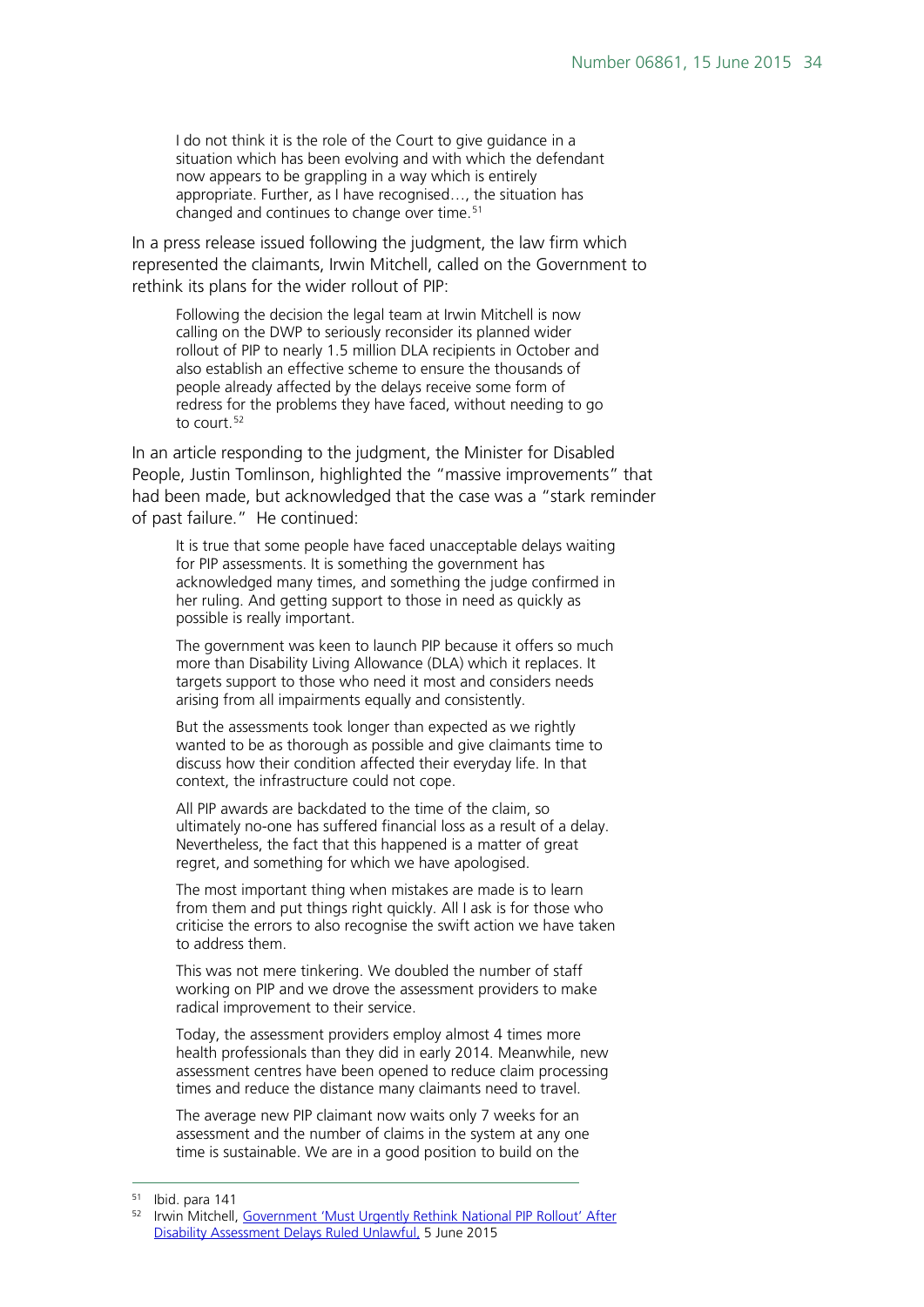improvements made and work closely with providers to deliver a better, joined-up service. It is absolutely essential, having seen these delays in 2013 and early 2014, that we learn from the past.

We simply cannot afford to put this progress in jeopardy. I remain absolutely committed to the further rollout of Personal Independence Payment – but in a way which ensures we learn from our past experiences.

I am clear that the next and final stage of PIP roll-out which will reassess those on lifetime DLA awards must be carried out in a safe and controlled manner.

At the same time, we will continue to push for improvements in the level of service experienced by claimants. In particular, we are committed to ensuring that our communications are as clear and accessible as possible.

Having recognised there was a problem, made a public commitment to solve it, and then delivered on that, now is the time to build on the progress.

We should not let the difficulties of the past prevent us from delivering a better future.<sup>[53](#page-34-0)</sup>

At Starred Questions in the House of Lords on 10 June 2015, the Minister for Welfare Reform, Lord Freud, said that the Government was "considering the terms of the judgment." Asked whether he was confident that the managed reassessment of DLA claimants, due to start from October 2015, was "entirely safe", Lord Freud said:

The judge found significant shortfalls in the introduction, as the noble Baroness said, and we agreed at the time that that was simply unacceptable. Noble Lords will probably remember that at the peak of the backlogs we were looking at waiting times of 30 weeks. That was in June; we set a target of less than 16 weeks, and we have now gone down to seven. On that basis we are confident about the full rollout, although we will and are doing it on a safe and controlled basis.<sup>[54](#page-34-1)</sup>

<span id="page-34-0"></span><sup>53</sup> Justin Tomlinson, Minister for Disabled People, writes about the recent Personal [Independence Payment \(PIP\) ruling,](https://www.gov.uk/government/speeches/justin-tomlinson-minister-for-disabled-people-writes-about-the-recent-personal-independence-payment-pip-ruling) GOV.UK, 9 June 2015 -

<span id="page-34-1"></span><sup>54</sup> [HL Deb 10 June 2015 c795](http://www.publications.parliament.uk/pa/ld201516/ldhansrd/text/150610-0001.htm%2315061054000333)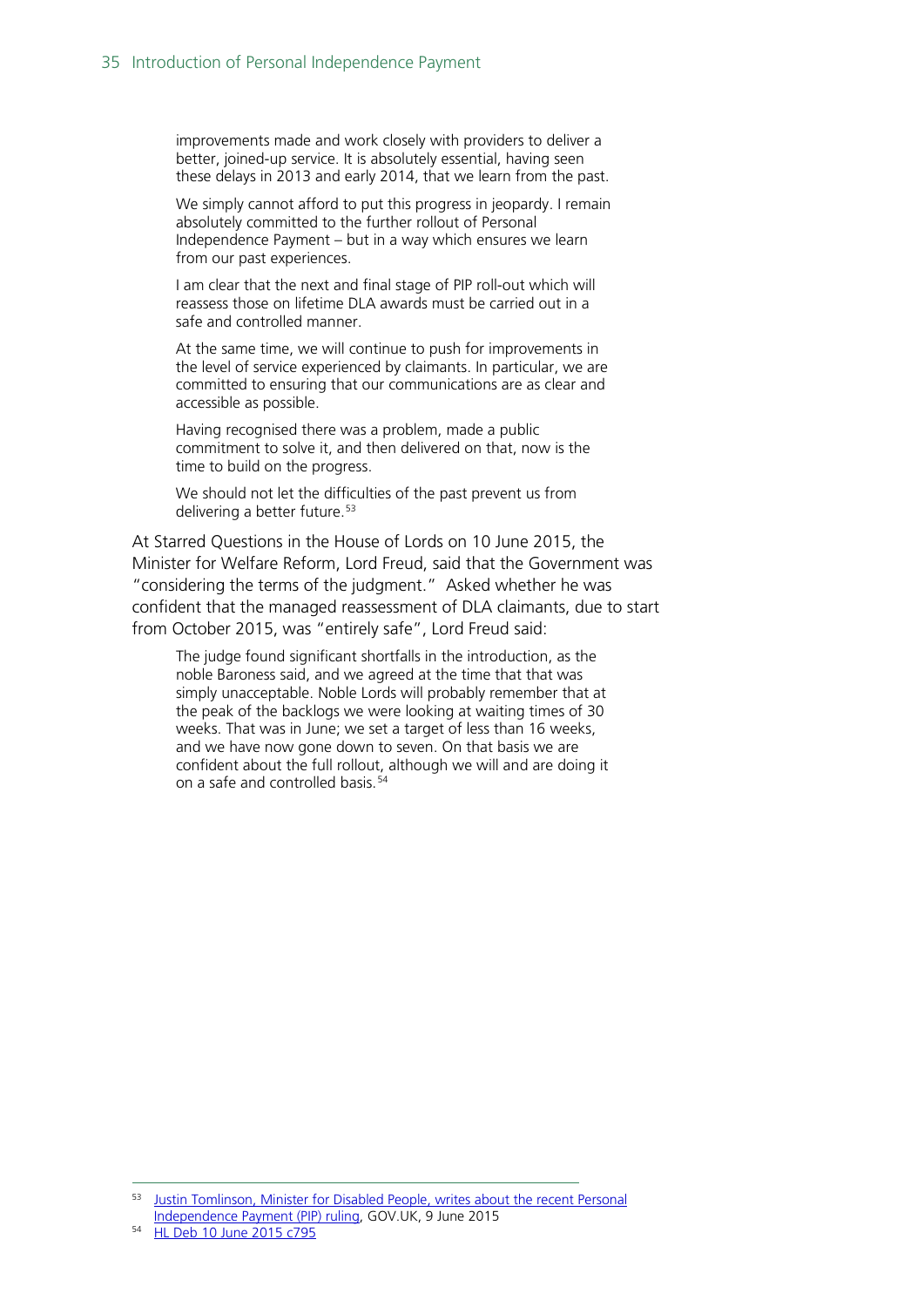### Annex 1: PIP postcode map<sup>[55](#page-35-0)</sup>

The map below shows the dates on which reassessment of certain existing DLA claims began or is due to begin in different postcode areas in Great Britain:

- claimants with fixed period DLA awards coming to an end;
- young people turning 16;
- claimants reporting a change in their health condition or disability; and
- existing DLA claimants aged 16-64 wishing to make a PIP claim.

<span id="page-35-0"></span>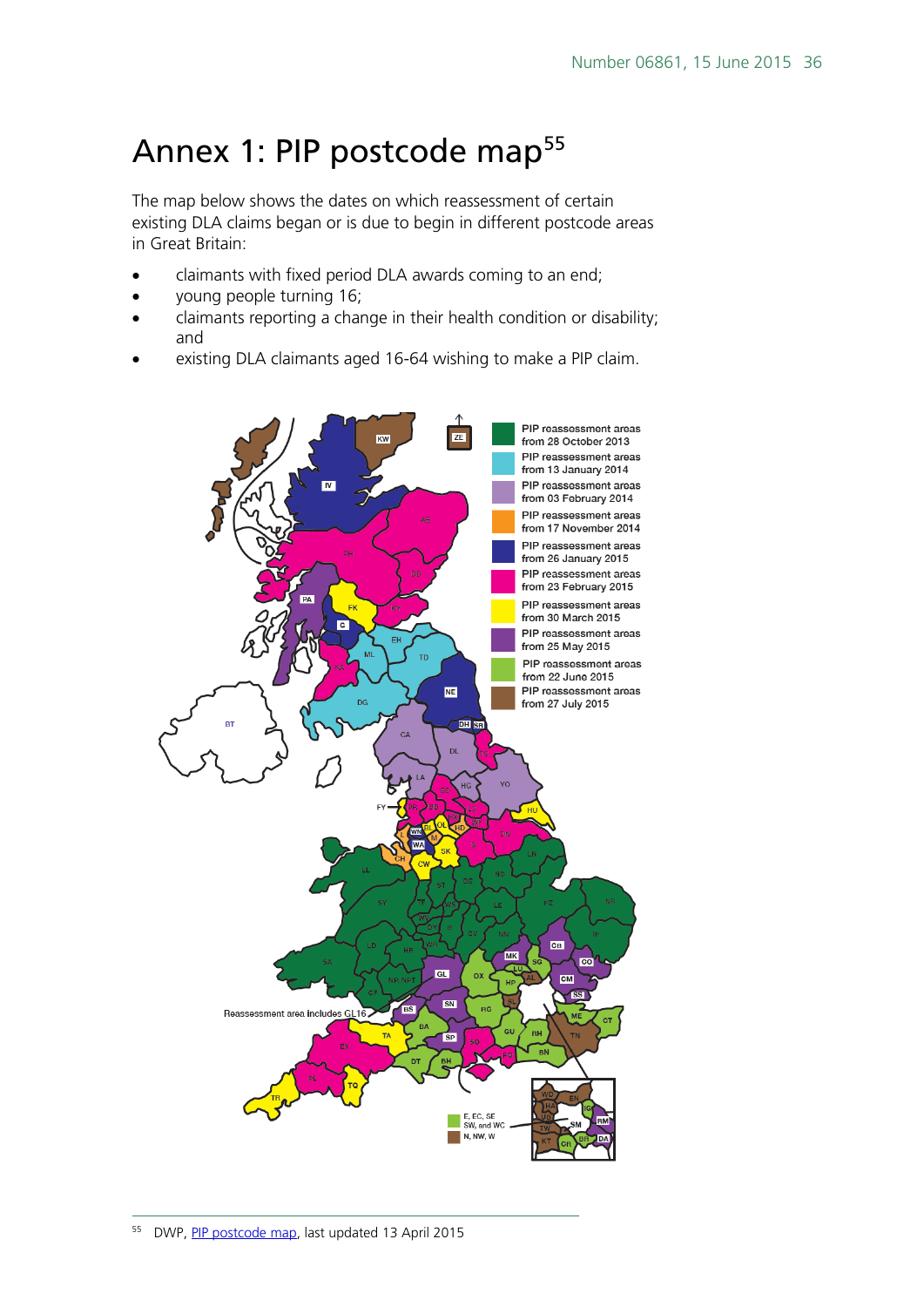Introduction of Personal Independence Payment